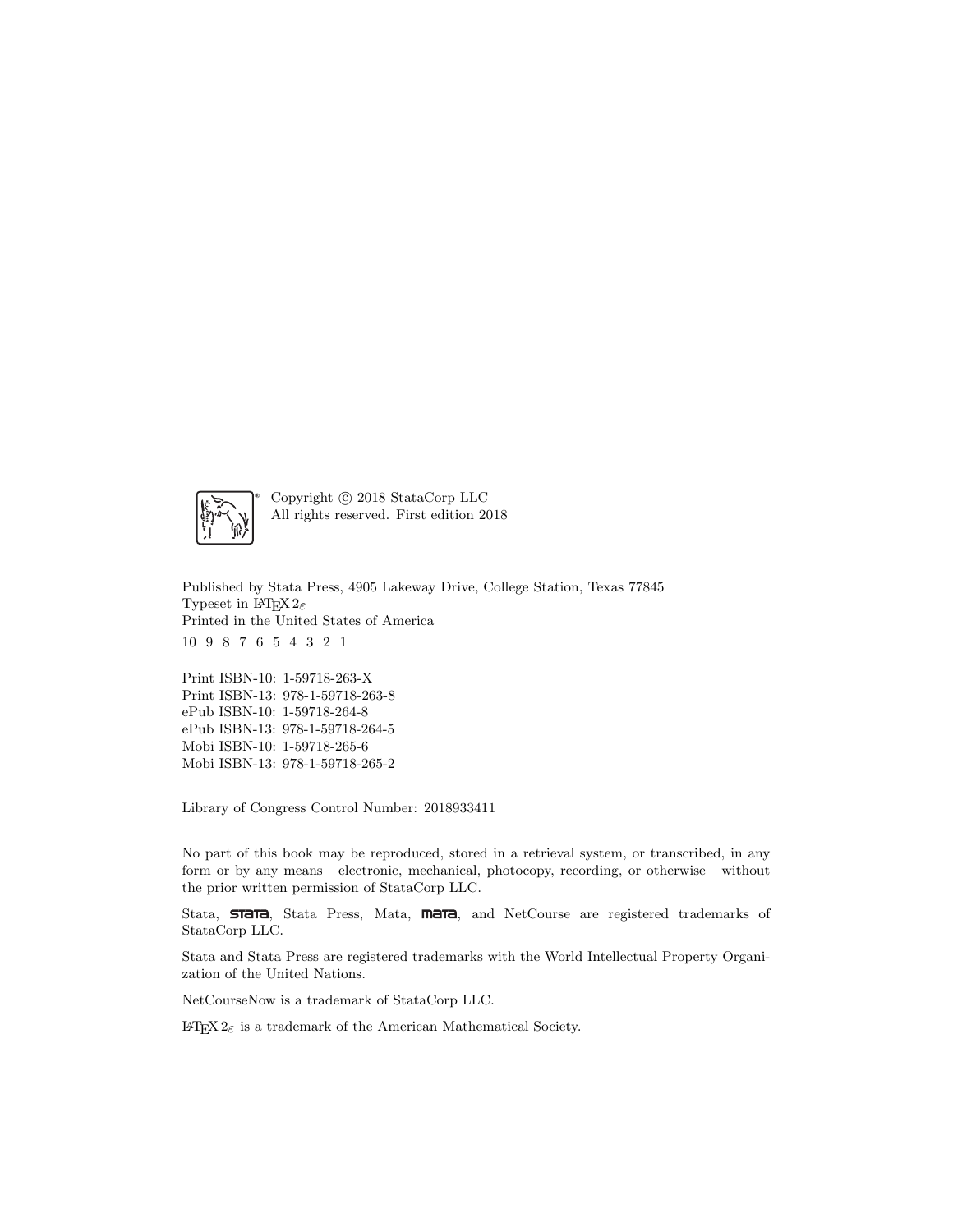# **Contents**

|              |         | Acknowledgment |                                                                                       | xvii           |
|--------------|---------|----------------|---------------------------------------------------------------------------------------|----------------|
| $\mathbf 1$  |         | Introduction   |                                                                                       | $\mathbf{1}$   |
|              | 1.1     |                | Is this book for me? $\ldots \ldots \ldots \ldots \ldots \ldots \ldots \ldots \ldots$ | $\mathbf 1$    |
|              | $1.2\,$ |                | What is Mata? $\ldots \ldots \ldots \ldots \ldots \ldots \ldots \ldots \ldots \ldots$ | $\overline{2}$ |
|              | 1.3     |                | What is covered in this book $\dots \dots \dots \dots \dots \dots \dots \dots$        | 3              |
|              | 1.4     |                | How to download the files for this book $\ldots \ldots \ldots \ldots \ldots$          | 6              |
| $\mathbf{2}$ |         |                | The mechanics of using Mata                                                           | 9              |
|              | 2.1     |                |                                                                                       | 9              |
|              | 2.2     |                | Mata code appearing in do-files $\ldots \ldots \ldots \ldots \ldots \ldots \ldots$    | 10             |
|              | 2.3     |                |                                                                                       | 12             |
|              | 2.4     |                | Mata code to be exposed publicly $\dots \dots \dots \dots \dots \dots \dots$          | 14             |
| 3            |         |                | A programmer's tour of Mata                                                           | 17             |
|              | 3.1     | Preliminaries  |                                                                                       | 17             |
|              |         | 3.1.1          | Results of expressions are displayed when not stored                                  | 18             |
|              |         | 3.1.2          |                                                                                       | 20             |
|              |         | 3.1.3          |                                                                                       | 20             |
|              | 3.2     |                | Real, complex, and string values $\dots \dots \dots \dots \dots \dots \dots$          | 22             |
|              |         | 3.2.1          |                                                                                       | 22             |
|              |         | 3.2.2          |                                                                                       | 22             |
|              |         | 3.2.3          | String values (ASCII, Unicode, and binary) $\dots \dots$                              | 22             |
|              | 3.3     |                |                                                                                       | 24             |
|              |         | 3.3.1          | Functions rows(), cols(), and length() $\dots \dots \dots \dots$                      | $25\,$         |
|              |         | 3.3.2          | Function I() $\ldots \ldots \ldots \ldots \ldots \ldots \ldots \ldots \ldots$         | $25\,$         |
|              |         | 3.3.3          |                                                                                       | 26             |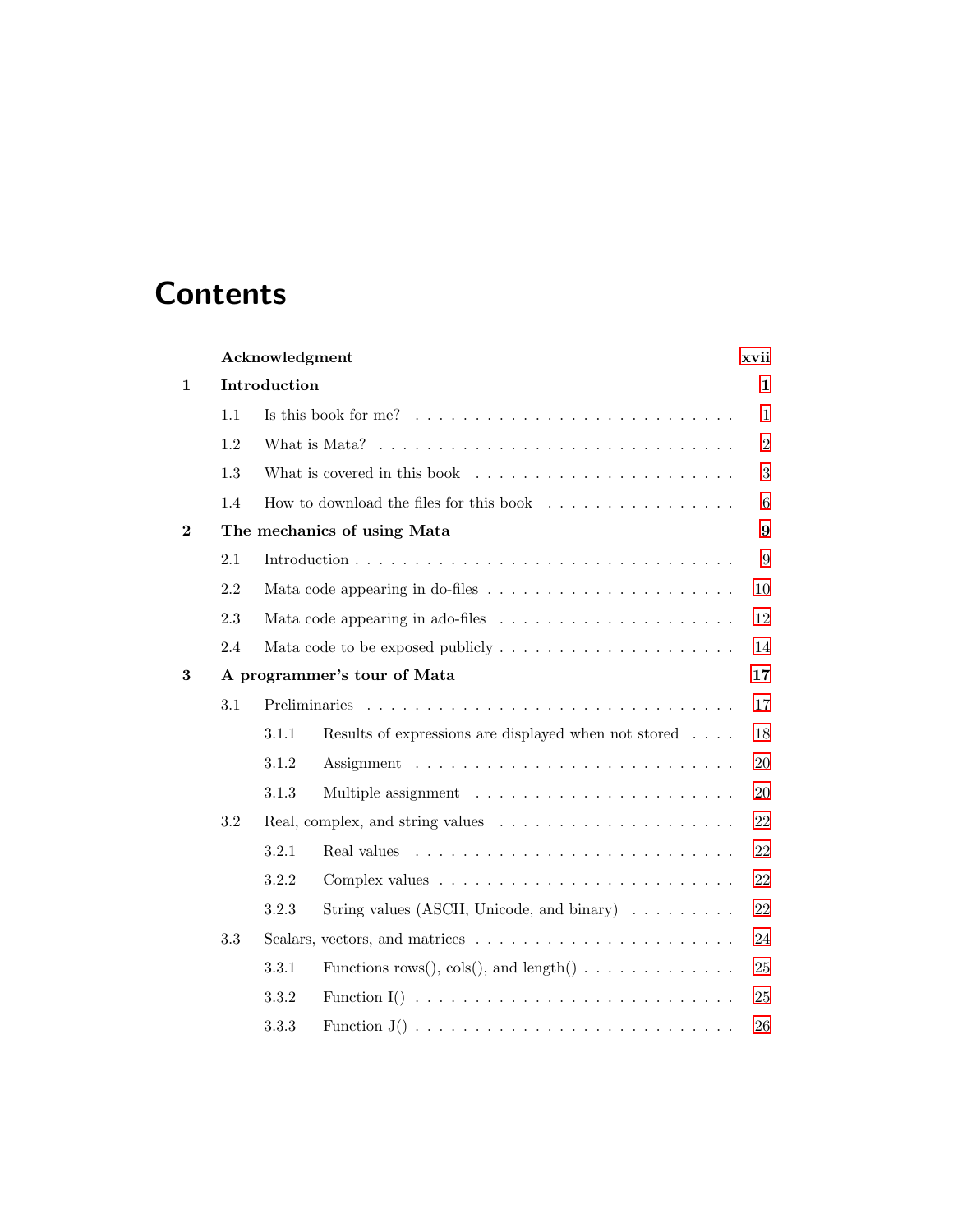### vi Contents

|   |         | 3.3.4 | Row-join and column-join operators $\ldots \ldots \ldots \ldots$                     | 26     |
|---|---------|-------|--------------------------------------------------------------------------------------|--------|
|   |         | 3.3.5 | Null vectors and null matrices $\dots \dots \dots \dots \dots \dots$                 | 29     |
|   | 3.4     |       |                                                                                      | $32\,$ |
|   |         | 3.4.1 |                                                                                      | $32\,$ |
|   |         | 3.4.2 |                                                                                      | 34     |
|   |         | 3.4.3 |                                                                                      | 36     |
|   |         | 3.4.4 |                                                                                      | 38     |
|   | 3.5     |       |                                                                                      | 40     |
|   |         | 3.5.1 | How programmers use Mata's interactive mode                                          | 40     |
|   |         | 3.5.2 | What happens when code has errors $\dots \dots \dots \dots$                          | 42     |
|   |         | 3.5.3 | The $\text{error}()$ abort function $\ldots \ldots \ldots \ldots \ldots \ldots$      | 43     |
| 4 |         |       | Mata's programming statements                                                        | 45     |
|   | 4.1     |       | The structure of Mata programs $\dots \dots \dots \dots \dots \dots \dots$           | 45     |
|   | 4.2     |       | The program body $\dots \dots \dots \dots \dots \dots \dots \dots \dots \dots \dots$ | 47     |
|   |         | 4.2.1 |                                                                                      | 47     |
|   |         | 4.2.2 | Conditional execution statement                                                      | 49     |
|   |         | 4.2.3 |                                                                                      | $50\,$ |
|   |         |       | 4.2.3.1                                                                              | $51\,$ |
|   |         |       | 4.2.3.2                                                                              | 53     |
|   |         |       | 4.2.3.3                                                                              | 56     |
|   |         |       | 4.2.3.4<br>continue and break                                                        | 57     |
|   |         | 4.2.4 |                                                                                      | 58     |
|   |         | 4.2.5 |                                                                                      | 59     |
|   |         |       | 4.2.5.1<br>Functions returning values                                                | 59     |
|   |         |       | Functions returning void<br>4.2.5.2                                                  | 60     |
| 5 |         |       | Mata's expressions                                                                   | 61     |
|   | 5.1     |       | More surprises                                                                       | 62     |
|   | $5.2\,$ |       |                                                                                      | 64     |
|   |         | 5.2.1 |                                                                                      | 64     |
|   |         |       | 5.2.1.1<br>Base-10 notation $\ldots \ldots \ldots \ldots \ldots \ldots$              | 64     |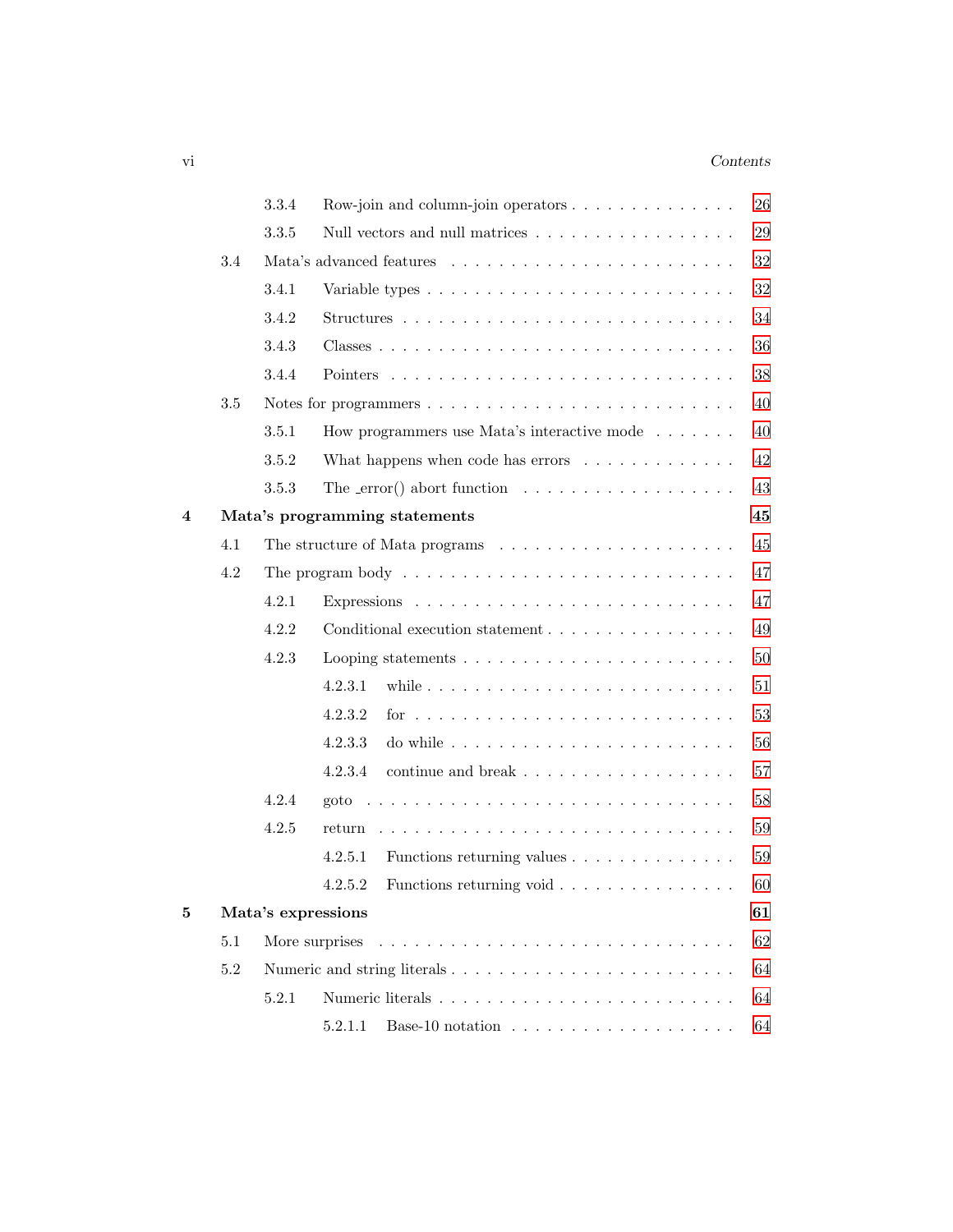#### Contents vii

|         |        | 5.2.1.2<br>Base-2 notation $\ldots \ldots \ldots \ldots \ldots \ldots \ldots$ | 66                                                                                                                                                                                                                                                                                                                                                                                                                                                                                                  |
|---------|--------|-------------------------------------------------------------------------------|-----------------------------------------------------------------------------------------------------------------------------------------------------------------------------------------------------------------------------------------------------------------------------------------------------------------------------------------------------------------------------------------------------------------------------------------------------------------------------------------------------|
|         | 5.2.2  |                                                                               | 71                                                                                                                                                                                                                                                                                                                                                                                                                                                                                                  |
|         | 5.2.3  |                                                                               | $72\,$                                                                                                                                                                                                                                                                                                                                                                                                                                                                                              |
| 5.3     |        |                                                                               | 73                                                                                                                                                                                                                                                                                                                                                                                                                                                                                                  |
| $5.4\,$ |        |                                                                               | 74                                                                                                                                                                                                                                                                                                                                                                                                                                                                                                  |
| 5.5     |        |                                                                               | 75                                                                                                                                                                                                                                                                                                                                                                                                                                                                                                  |
| 5.6     |        |                                                                               | 76                                                                                                                                                                                                                                                                                                                                                                                                                                                                                                  |
| 5.7     |        |                                                                               | 77                                                                                                                                                                                                                                                                                                                                                                                                                                                                                                  |
| 5.8     |        |                                                                               | 79                                                                                                                                                                                                                                                                                                                                                                                                                                                                                                  |
| $5.9\,$ |        |                                                                               | 80                                                                                                                                                                                                                                                                                                                                                                                                                                                                                                  |
|         | 5.9.1  |                                                                               | 80                                                                                                                                                                                                                                                                                                                                                                                                                                                                                                  |
|         | 5.9.2  | Comma operator is overloaded                                                  | 81                                                                                                                                                                                                                                                                                                                                                                                                                                                                                                  |
|         | 5.9.3  | Row and column count vectors $\dots \dots \dots \dots \dots$                  | 82                                                                                                                                                                                                                                                                                                                                                                                                                                                                                                  |
| 5.10    |        |                                                                               | $82\,$                                                                                                                                                                                                                                                                                                                                                                                                                                                                                              |
| $5.11$  |        |                                                                               | 83                                                                                                                                                                                                                                                                                                                                                                                                                                                                                                  |
|         | 5.11.1 |                                                                               | 84                                                                                                                                                                                                                                                                                                                                                                                                                                                                                                  |
|         | 5.11.2 |                                                                               | 86                                                                                                                                                                                                                                                                                                                                                                                                                                                                                                  |
|         | 5.11.3 |                                                                               | 88                                                                                                                                                                                                                                                                                                                                                                                                                                                                                                  |
|         |        | 5.11.3.1 Use to sort data $\ldots \ldots \ldots \ldots \ldots \ldots$         | 88                                                                                                                                                                                                                                                                                                                                                                                                                                                                                                  |
|         |        | 5.11.3.2 Use in advanced mathematical programming $\ldots$                    | 91                                                                                                                                                                                                                                                                                                                                                                                                                                                                                                  |
|         | 5.11.4 |                                                                               | 92                                                                                                                                                                                                                                                                                                                                                                                                                                                                                                  |
| 5.12    |        |                                                                               | 94                                                                                                                                                                                                                                                                                                                                                                                                                                                                                                  |
| 5.13    |        |                                                                               | 97                                                                                                                                                                                                                                                                                                                                                                                                                                                                                                  |
|         |        |                                                                               | 99                                                                                                                                                                                                                                                                                                                                                                                                                                                                                                  |
| 6.1     |        |                                                                               | 99                                                                                                                                                                                                                                                                                                                                                                                                                                                                                                  |
| 6.2     |        |                                                                               | 103                                                                                                                                                                                                                                                                                                                                                                                                                                                                                                 |
|         | 6.2.1  | Default initialization $\ldots \ldots \ldots \ldots \ldots \ldots \ldots$     | 105                                                                                                                                                                                                                                                                                                                                                                                                                                                                                                 |
|         | 6.2.2  | Default eltype, orgtype, and therefore, variable type $\ldots$ .              | 106                                                                                                                                                                                                                                                                                                                                                                                                                                                                                                 |
|         | 6.2.3  |                                                                               | 106                                                                                                                                                                                                                                                                                                                                                                                                                                                                                                 |
|         | 6.2.4  | A forty-first type for returned values from functions $\ldots$ .              | 107                                                                                                                                                                                                                                                                                                                                                                                                                                                                                                 |
|         |        |                                                                               | Logical operators $\dots \dots \dots \dots \dots \dots \dots \dots \dots \dots \dots$<br>(Understand this ? skip : read) Ternary conditional operator<br>Matrix row and column join and range operators<br>Colon operators for vectors and matrices $\dots \dots \dots \dots \dots$<br>Cast-to-void operator $\dots \dots \dots \dots \dots \dots \dots \dots \dots \dots \dots$<br>Mata's variable types<br>The forty variable types $\dots \dots \dots \dots \dots \dots \dots \dots \dots \dots$ |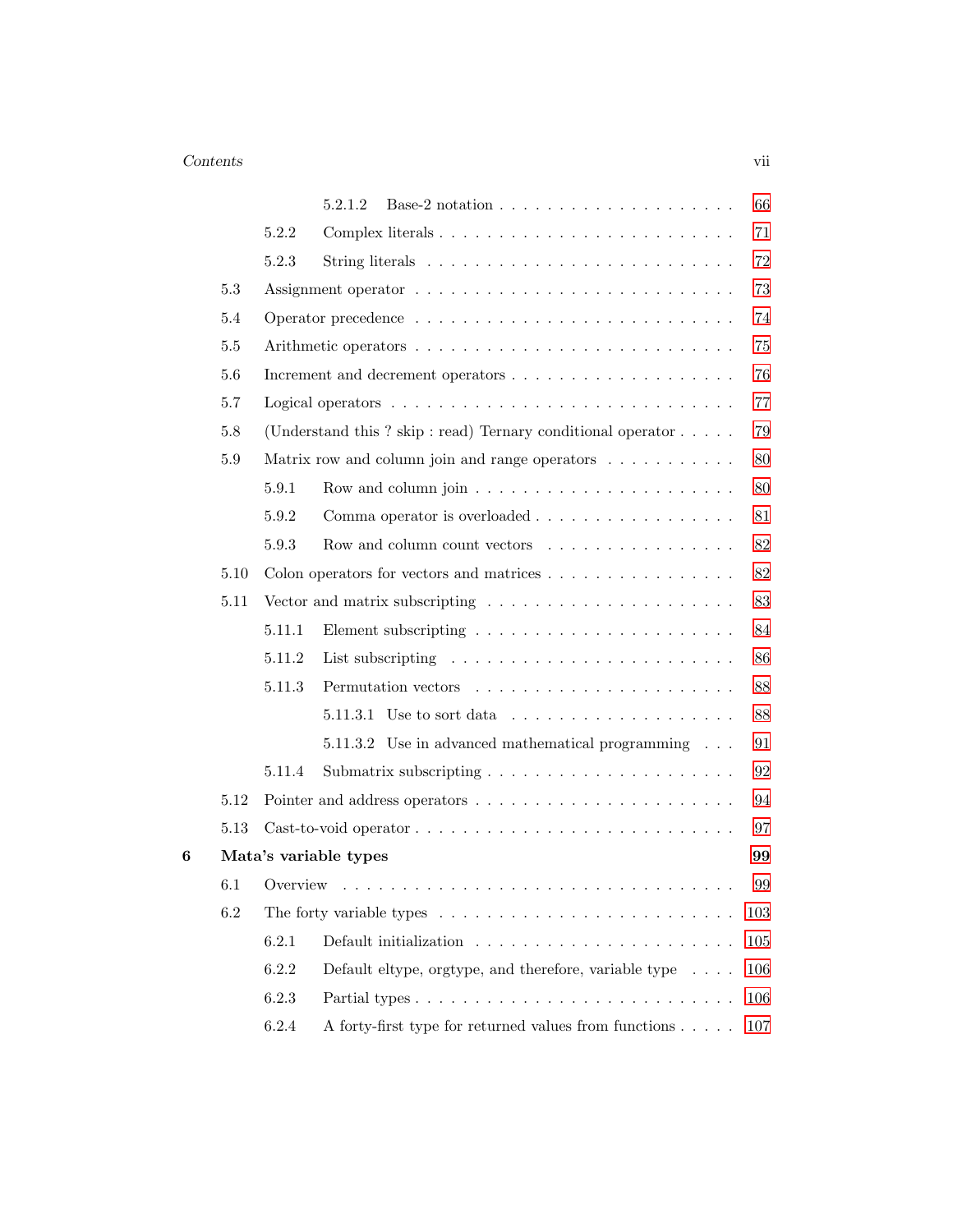#### viii Contents

|   | 6.3     |          | Appropriate use of transmorphic $\ldots \ldots \ldots \ldots \ldots \ldots$                    | 109 |
|---|---------|----------|------------------------------------------------------------------------------------------------|-----|
|   |         | 6.3.1    | Use transmorphic for arguments of overloaded functions                                         | 109 |
|   |         | 6.3.2    | Use transmorphic for output arguments $\ldots \ldots \ldots$                                   | 110 |
|   |         |          | Use transmorphic for passthru variables $\ldots \ldots$<br>6.3.2.1                             | 111 |
|   |         | 6.3.3    | You must declare structures and classes if not pass<br>thru $\ldots$ .                         | 112 |
|   |         | 6.3.4    |                                                                                                | 112 |
| 7 |         |          | Mata's strict option and Mata's pragmas                                                        | 115 |
|   | 7.1     |          |                                                                                                | 115 |
|   | 7.2     |          |                                                                                                | 117 |
|   | $7.3\,$ |          | The messages that matastrict produces, and suppressing them $\dots$ .                          | 117 |
| 8 |         |          | Mata's function arguments                                                                      | 121 |
|   | 8.1     |          |                                                                                                | 121 |
|   | 8.2     |          | Functions can change the contents of the caller's arguments $\dots$ .                          | 121 |
|   |         | 8.2.1    | How to document arguments that are changed                                                     | 123 |
|   |         | 8.2.2    | How to write functions that do not unnecessarily change<br>arguments                           | 125 |
|   | 8.3     |          | How to write functions that allow a varying number of arguments                                | 125 |
|   | 8.4     |          | How to write functions that have multiple syntaxes $\dots \dots \dots$                         | 127 |
| 9 |         |          | Programming example: $n$ -choose <sub>-k</sub> () three ways                                   | 129 |
|   | 9.1     | Overview |                                                                                                | 129 |
|   | 9.2     |          |                                                                                                | 130 |
|   | 9.3     |          | $n\text{-choose-k}()$ packaged as a do-file $\ldots \ldots \ldots \ldots \ldots \ldots \ldots$ | 134 |
|   |         | 9.3.1    | How I packaged the code: $n$ -choose-k.do $\ldots \ldots \ldots$                               | 134 |
|   |         | 9.3.2    | How I could have packaged the code $\dots \dots \dots \dots$                                   | 137 |
|   |         |          | 9.3.2.1<br>n_choose_k.mata $\ldots \ldots \ldots \ldots \ldots \ldots \ldots$                  | 139 |
|   |         |          | 9.3.2.2                                                                                        | 141 |
|   |         | 9.3.3    |                                                                                                | 144 |
|   | 9.4     |          | $n\text{-choose-k}()$ packaged as an ado-file $\ldots \ldots \ldots \ldots \ldots$             | 145 |
|   |         | 9.4.1    | Writing Stata code to call Mata functions                                                      | 145 |
|   |         | 9.4.2    |                                                                                                | 147 |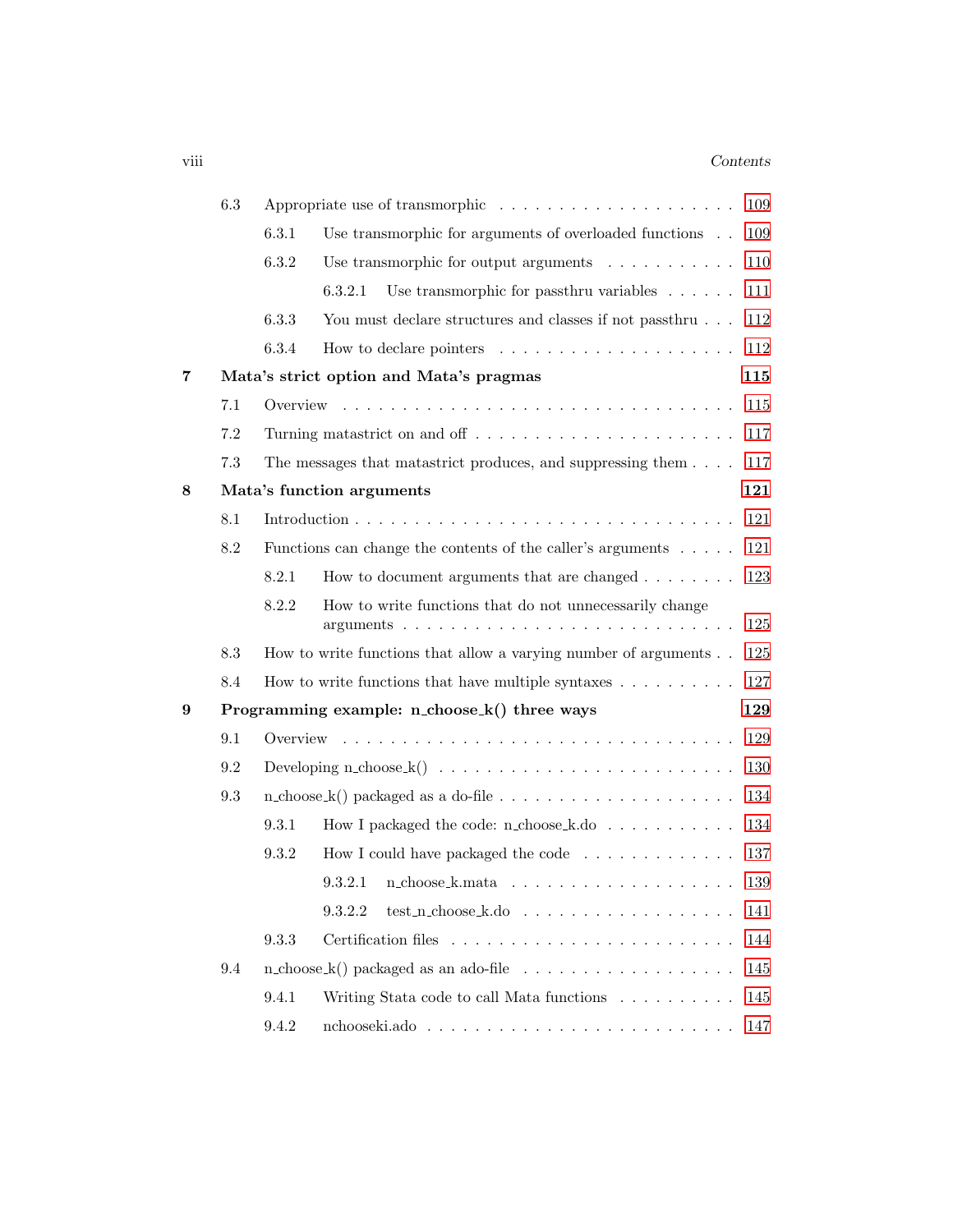|    |      | 9.4.3             |         | $test\_nchooseki.do \dots \dots \dots \dots \dots \dots \dots \dots \dots$               | 150     |
|----|------|-------------------|---------|------------------------------------------------------------------------------------------|---------|
|    |      | 9.4.4             |         | Mata code inside of ado-files is private                                                 | 153     |
|    | 9.5  |                   |         | n_choose_k() packaged as a Mata library routine $\ldots \ldots \ldots \ldots$            | 153     |
|    |      | 9.5.1             |         | Your approved source directory                                                           | 154     |
|    |      |                   | 9.5.1.1 | $make\_lmatabook.do \dots \dots \dots \dots \dots \dots \dots$                           | 156     |
|    |      |                   | 9.5.1.2 |                                                                                          | $157\,$ |
|    |      |                   | 9.5.1.3 |                                                                                          | 157     |
|    |      |                   | 9.5.1.4 |                                                                                          | 158     |
|    |      |                   | 9.5.1.5 | $test_n \n    choose_k \n    do \n     \n     \n     \n     \n     \n     \n     \n    $ | 158     |
|    |      | 9.5.2             |         | Building and rebuilding libraries                                                        | 158     |
|    |      | 9.5.3             |         |                                                                                          | 159     |
| 10 |      | Mata's structures |         |                                                                                          | 161     |
|    | 10.1 | Overview          |         |                                                                                          | 161     |
|    | 10.2 |                   |         | You must define structures before using them $\dots \dots \dots \dots$                   | 164     |
|    | 10.3 |                   |         |                                                                                          | 165     |
|    | 10.4 |                   |         |                                                                                          | 166     |
|    | 10.5 |                   |         | Structures containing other structures                                                   | 166     |
|    | 10.6 |                   |         | Surprising things you can do with structures $\dots \dots \dots \dots$                   | 167     |
|    | 10.7 |                   |         | Do not omit the word scalar in structure declarations $\dots \dots \dots$                | 167     |
|    | 10.8 |                   |         | Structure vectors and matrices and use of the constructor function<br>$\,$ .             | 168     |
|    | 10.9 |                   |         | Use of transmorphic with structures $\dots \dots \dots \dots \dots \dots$                | 170     |
|    |      |                   |         |                                                                                          | 172     |
| 11 |      |                   |         | Programming example: Linear regression                                                   | 177     |
|    | 11.1 |                   |         |                                                                                          | 177     |
|    | 11.2 |                   |         | Self-threading code $\ldots \ldots \ldots \ldots \ldots \ldots \ldots \ldots \ldots$     | 181     |
|    | 11.3 |                   |         | Linear-regression system $\text{lr}^*($ version 1                                        | 187     |
|    |      | 11.3.1            |         |                                                                                          | 187     |
|    |      | 11.3.2            |         | The calculations to be programmed $\ldots \ldots \ldots \ldots$                          | 192     |
|    |      | 11.3.3            |         | $\text{lr}^*($ version-1 code listing                                                    | 194     |
|    |      | 11.3.4            |         | Discussion of the $\text{lr}^*($ version-1 code                                          | 197     |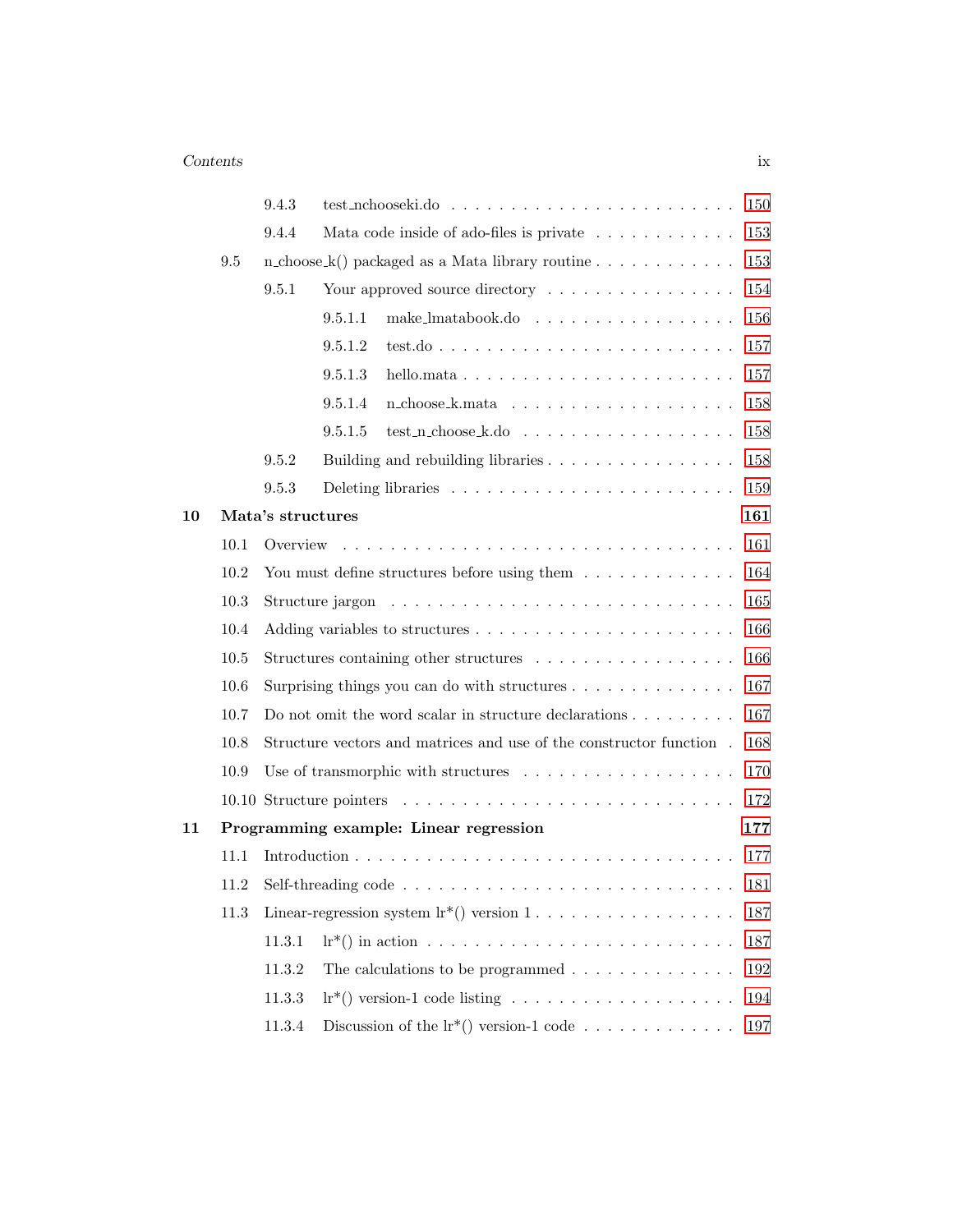### x Contents

|    |      |                | 11.3.4.1 Getting started $\ldots \ldots \ldots \ldots \ldots \ldots \ldots$                       | 198 |
|----|------|----------------|---------------------------------------------------------------------------------------------------|-----|
|    |      |                |                                                                                                   | 199 |
|    |      |                | 11.3.4.3 Learn about Mata's built-in subroutines $\ldots \ldots$                                  | 200 |
|    |      |                | 11.3.4.4 Use of built-in subroutine cross() $\ldots \ldots \ldots$                                | 202 |
|    |      |                |                                                                                                   | 204 |
|    | 11.4 |                | Linear-regression system $\mathrm{lr}^*($ ) version $2 \ldots \ldots \ldots \ldots \ldots \ldots$ | 205 |
|    |      | 11.4.1         | The deviation from mean formulas $\dots \dots \dots \dots$                                        | 206 |
|    |      | 11.4.2         |                                                                                                   | 208 |
|    |      | 11.4.3         |                                                                                                   | 211 |
|    |      | 11.4.4         | Other improvements you could make                                                                 | 211 |
|    | 11.5 |                |                                                                                                   | 213 |
|    |      | 11.5.1         |                                                                                                   | 213 |
|    |      | 11.5.2         | Adding $\text{lr}^*()$ to the lmatabook.mlib library                                              | 218 |
| 12 |      | Mata's classes |                                                                                                   | 221 |
|    | 12.1 | Overview       |                                                                                                   | 221 |
|    |      | 12.1.1         | Classes contain member variables                                                                  | 222 |
|    |      | 12.1.2         | Classes contain member functions                                                                  | 222 |
|    |      | 12.1.3         | Member functions occult external functions $\ldots \ldots \ldots$                                 | 224 |
|    |      | 12.1.4         | Members—variables and functions—can be private                                                    | 225 |
|    |      | 12.1.5         | Classes can inherit from other classes                                                            | 227 |
|    |      |                | 12.1.5.1 Privacy versus protection $\ldots \ldots \ldots \ldots$                                  | 229 |
|    |      |                | 12.1.5.2<br>Subclass functions occult superclass functions                                        | 229 |
|    |      |                | Multiple inheritance<br>12.1.5.3                                                                  | 230 |
|    |      |                |                                                                                                   | 231 |
|    | 12.2 |                |                                                                                                   | 231 |
|    | 12.3 |                | The this prefix $\ldots \ldots \ldots \ldots \ldots \ldots \ldots \ldots \ldots \ldots$           | 233 |
|    | 12.4 |                | Should all member variables be private? $\ldots \ldots \ldots \ldots \ldots$                      | 234 |
|    | 12.5 |                |                                                                                                   | 236 |
|    | 12.6 | Inheritance    |                                                                                                   | 238 |
|    |      | 12.6.1         |                                                                                                   | 240 |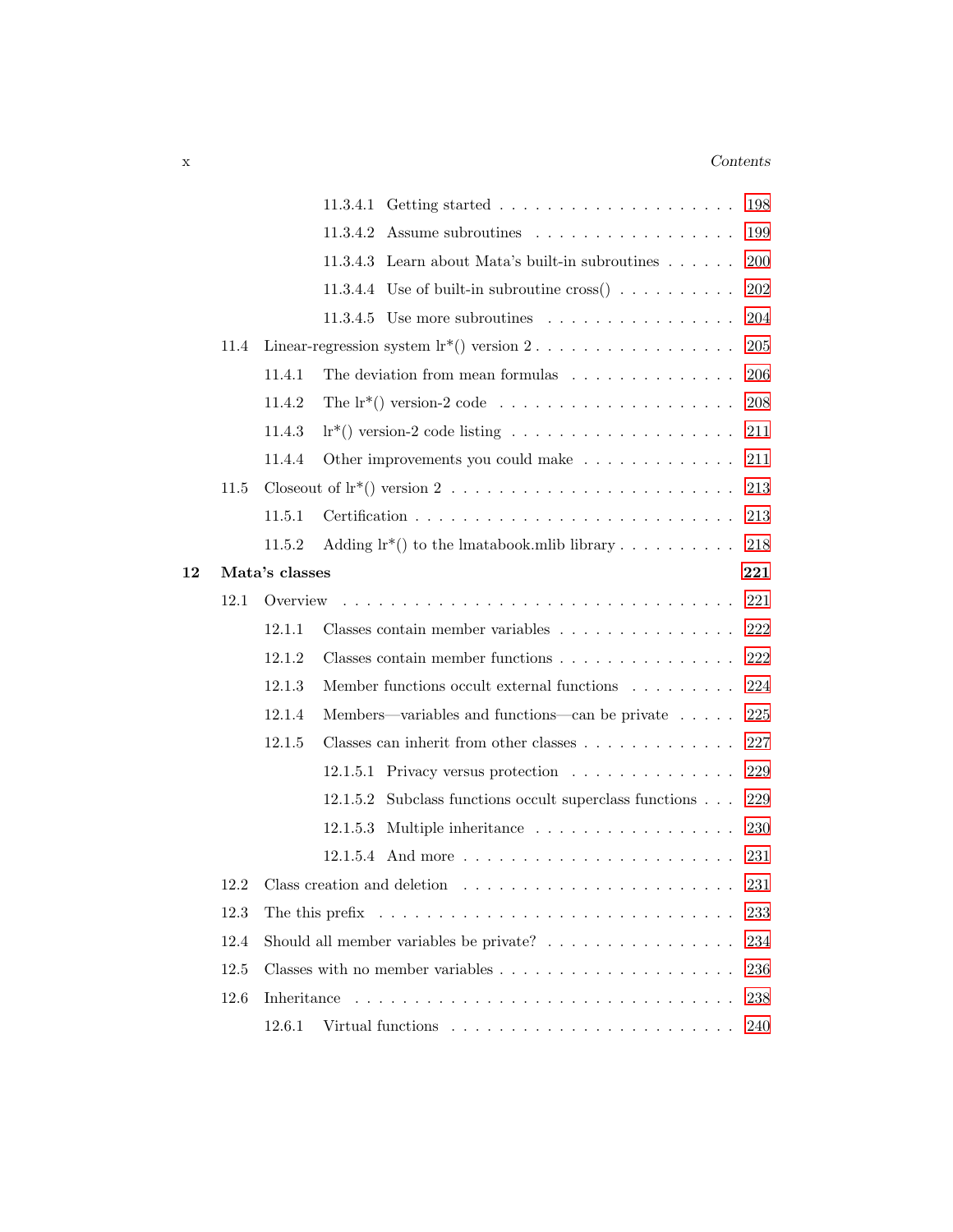|    |      | 12.6.2<br>243                                                                                     |
|----|------|---------------------------------------------------------------------------------------------------|
|    |      | 12.6.3<br>245                                                                                     |
|    |      | 246<br>12.6.4<br>When to use inheritance $\dots \dots \dots \dots \dots \dots \dots$              |
|    | 12.7 | 247                                                                                               |
| 13 |      | Programming example: Linear regression 2<br>249                                                   |
|    | 13.1 | 249                                                                                               |
|    | 13.2 | LinReg in use $\ldots \ldots \ldots \ldots \ldots \ldots \ldots \ldots \ldots \ldots$<br>250      |
|    | 13.3 | 252<br>$\text{LinReg version-1 code} \dots \dots \dots \dots \dots \dots \dots \dots \dots \dots$ |
|    | 13.4 | 253<br>Adding OPG and robust variance estimates to $\text{LinReg} \dots \dots$                    |
|    |      | 257<br>13.4.1<br>Aside on numerical accuracy: Order of addition                                   |
|    |      | 258<br>13.4.2<br>Aside on numerical accuracy: Symmetric matrices                                  |
|    |      | 259<br>13.4.3                                                                                     |
|    | 13.5 | $LinReg version-2 code \dots \dots \dots \dots \dots \dots \dots \dots \dots \dots$<br>260        |
|    | 13.6 | 260                                                                                               |
|    | 13.7 | 261<br>Adding LinReg version 2 to the lmatabook mlib library $\dots \dots$                        |
|    |      |                                                                                                   |
| 14 |      | 263<br>Better variable types                                                                      |
|    | 14.1 | 263                                                                                               |
|    | 14.2 | 264                                                                                               |
|    | 14.3 | 264<br>Using macros to create new types $\dots \dots \dots \dots \dots \dots \dots$               |
|    | 14.4 | 266<br>Macroed types you might use                                                                |
|    |      | 268<br>14.4.1                                                                                     |
|    |      | 14.4.2<br>269<br>The Code type $\dots \dots \dots \dots \dots \dots \dots \dots \dots \dots$      |
|    |      | 14.4.3<br>271                                                                                     |
|    |      | 14.4.4<br>Idiosyncratic types, such as Filenames<br>272                                           |
|    |      | 14.4.5<br>272                                                                                     |
|    |      | 14.4.6<br>273                                                                                     |
|    |      | Macroed types to avoid name conflicts $\ldots \ldots \ldots \ldots$<br>14.4.7<br>273              |
| 15 |      | Programming constants<br>277                                                                      |
|    | 15.1 | 277                                                                                               |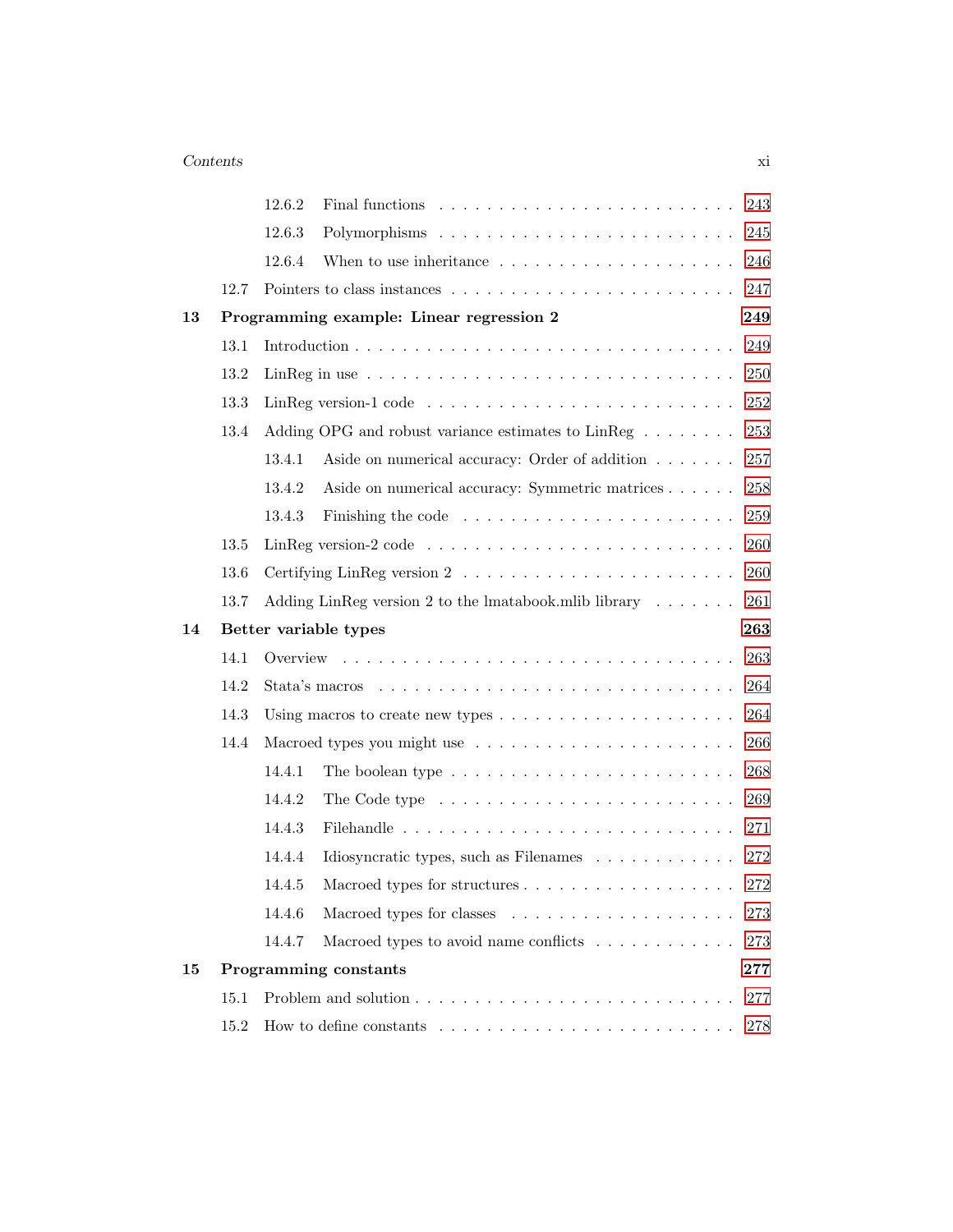#### xii Contents

|    | 15.3 | 279<br>How to use constants $\ldots \ldots \ldots \ldots \ldots \ldots \ldots \ldots \ldots$ |
|----|------|----------------------------------------------------------------------------------------------|
|    | 15.4 | Where to place constant definitions $\dots \dots \dots \dots \dots \dots \dots$<br>279       |
| 16 |      | Mata's associative arrays<br>281                                                             |
|    | 16.1 | 281                                                                                          |
|    | 16.2 | 282                                                                                          |
|    | 16.3 | Finding out more about AssociativeArray<br>284                                               |
| 17 |      | Programming example: Sparse matrices<br>285                                                  |
|    | 17.1 | 285                                                                                          |
|    | 17.2 | 286                                                                                          |
|    | 17.3 | 287<br>Design                                                                                |
|    |      | 287<br>17.3.1<br>Producing a design from an idea                                             |
|    |      | 17.3.2<br>The design goes bad $\ldots \ldots \ldots \ldots \ldots \ldots \ldots$<br>293      |
|    |      | 17.3.3<br>295<br>Fixing the design $\dots \dots \dots \dots \dots \dots \dots \dots \dots$   |
|    |      | 17.3.3.1 Sketches of $R_{*}^{*}x^{*}$ and $S_{*}^{*}x^{*}$ subroutines<br>299                |
|    |      | 17.3.3.2 Sketches of class's multiplication functions<br>303                                 |
|    |      | Design summary $\dots \dots \dots \dots \dots \dots \dots \dots$<br>308<br>17.3.4            |
|    |      | 311<br>17.3.5                                                                                |
|    | 17.4 | 312                                                                                          |
|    | 17.5 | 321                                                                                          |
| 18 |      | Programming example: Sparse matrices, continued<br>323                                       |
|    | 18.1 | 324                                                                                          |
|    | 18.2 | $325\,$                                                                                      |
|    |      | Timing T1, Mata $R=RR \ldots \ldots \ldots \ldots \ldots \ldots \ldots$<br>18.2.1<br>327     |
|    |      | 18.2.2<br>327                                                                                |
|    |      | 18.2.3<br>Timing T3, SpMat $R = SR \ldots \ldots \ldots \ldots \ldots \ldots$<br>328         |
|    |      | 18.2.4<br>328                                                                                |
|    |      | 18.2.5<br>Timing T5, SpMat $R = SS \dots \dots \dots \dots \dots \dots \dots$<br>329         |
|    |      | 18.2.6<br>Call a function once before timing $\ldots \ldots \ldots \ldots \ldots$<br>329     |
|    |      | 18.2.7<br>330                                                                                |
|    | 18.3 | 330                                                                                          |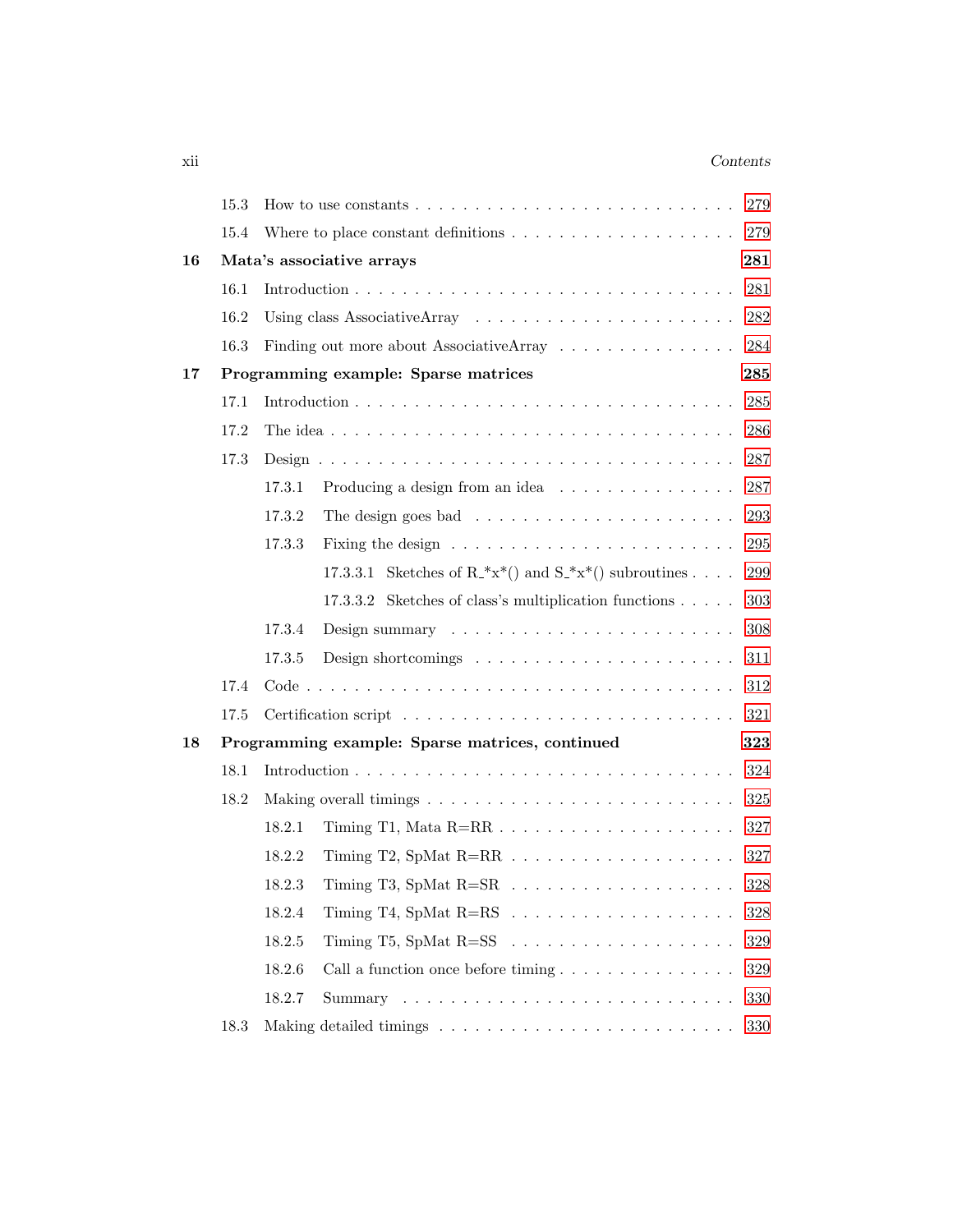|    |      | 18.3.1 | Mata's timer() function $\ldots \ldots \ldots \ldots \ldots \ldots \ldots$      | 331     |
|----|------|--------|---------------------------------------------------------------------------------|---------|
|    |      | 18.3.2 | Make a copy of the code to be timed $\ldots \ldots \ldots \ldots$               | $331\,$ |
|    |      | 18.3.3 | Make a do-file to run the example to be timed $\dots \dots$                     | 331     |
|    |      | 18.3.4 | Add calls to timer_on() and timer_off() to the code $\dots$ .                   | $332\,$ |
|    |      | 18.3.5 |                                                                                 | 336     |
|    | 18.4 |        | Developing better algorithms $\ldots \ldots \ldots \ldots \ldots \ldots \ldots$ | 338     |
|    |      | 18.4.1 |                                                                                 | 338     |
|    |      | 18.4.2 |                                                                                 | 340     |
|    |      |        | 18.4.2.1 Features of associative arrays                                         | 341     |
|    |      |        | 18.4.2.2 Advanced use of pointers                                               | 344     |
|    | 18.5 |        | Converting the new idea into code sketches $\ldots \ldots \ldots \ldots$        | 348     |
|    |      |        | 18.5.0.3 Converting the idea into a sketch of $R_S xS() \dots$                  | 349     |
|    |      |        | $18.5.0.4$ Sketching subroutine cols_of_row()                                   | 352     |
|    |      | 18.5.1 | Converting sketches into completed code                                         | 354     |
|    |      |        | 18.5.1.1 Double-bang comments and messages                                      | 357     |
|    |      |        | // NotReached comments<br>18.5.1.2                                              | 358     |
|    |      |        | 18.5.1.3 Back to converting sketches                                            | 358     |
|    |      | 18.5.2 | Measuring performance                                                           | 360     |
|    | 18.6 |        |                                                                                 | 360     |
|    |      | 18.6.1 | Finishing R_SxS() and cols_of_row() $\dots \dots \dots \dots \dots$             | 361     |
|    |      | 18.6.2 |                                                                                 | 365     |
|    | 18.7 |        |                                                                                 | 366     |
| 19 |      |        | The Mata Reference Manual                                                       | 369     |
| A  |      |        | Writing Mata code to add new commands to Stata                                  | 373     |
|    |      |        |                                                                                 | 373     |
|    | A.2  |        |                                                                                 | 375     |
|    | A.3  |        | Accessing Stata's data from Mata                                                | 379     |
|    | A.4  |        |                                                                                 | 384     |
|    | A.5  |        | Making the calculation and displaying results $\ldots \ldots \ldots \ldots$     | 387     |
|    | A.6  |        |                                                                                 | 389     |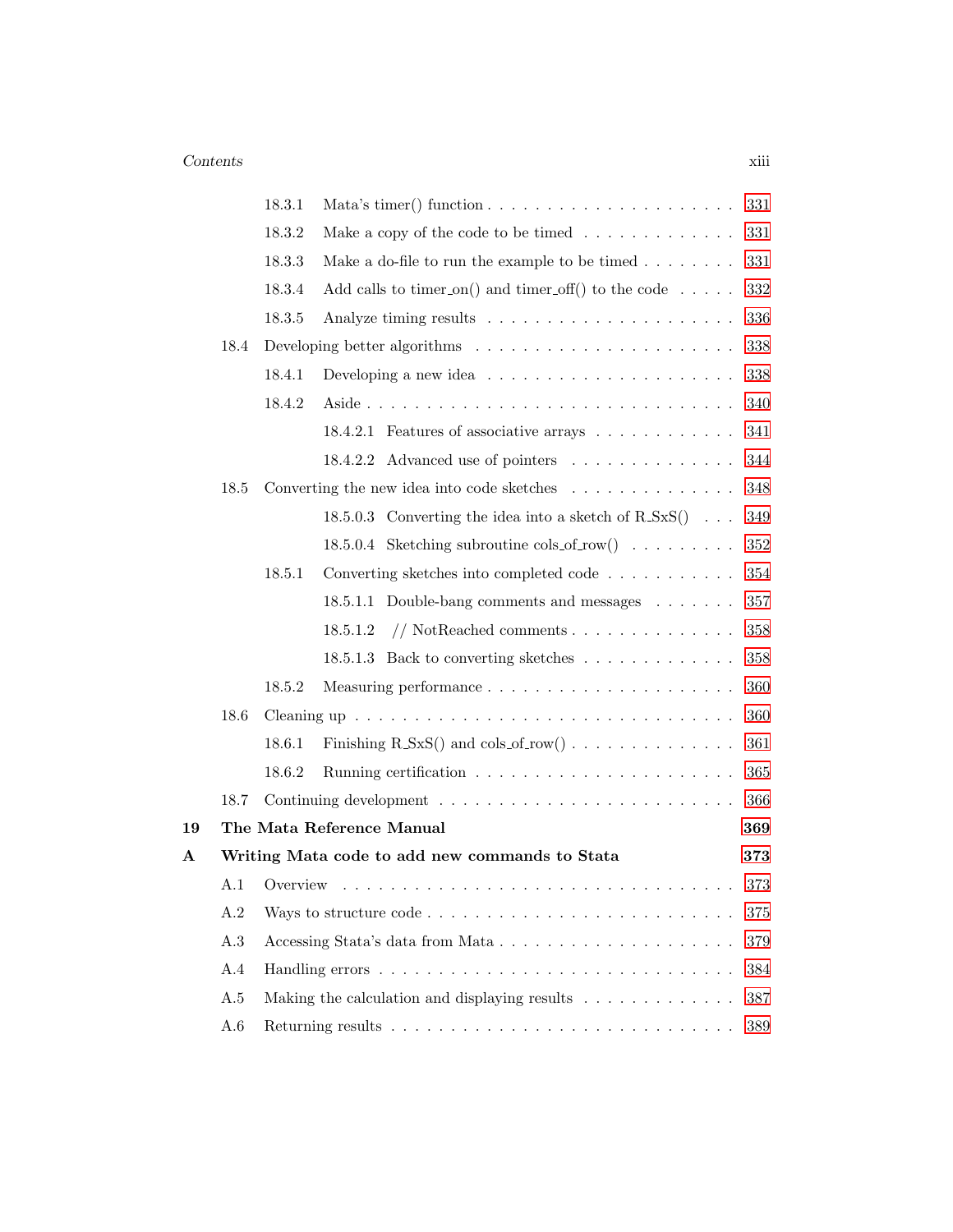#### xiv Contents

|             | A.7 | 393                                                                                        |
|-------------|-----|--------------------------------------------------------------------------------------------|
|             |     | A.7.1<br>393                                                                               |
|             |     | A.7.2<br>394                                                                               |
|             |     | A.7.3<br>394<br>Accessing and modifying Stata's metadata                                   |
|             |     | A.7.4<br>396                                                                               |
|             |     | A.7.5<br>Accessing and modifying Stata macros, scalars, matrices<br>396                    |
|             |     | A.7.6<br>Executing Stata commands from Mata<br>397                                         |
|             |     | Other Stata interface functions<br>A.7.7<br>399                                            |
| $\bf{B}$    |     | Mata's storage type for complex numbers<br>401                                             |
|             | B.1 | 401                                                                                        |
|             | B.2 | 403                                                                                        |
|             | B.3 | Complex scalars, vectors, and matrices $\dots \dots \dots \dots \dots \dots$<br>404        |
|             | B.4 | 406                                                                                        |
|             | B.5 | 408                                                                                        |
|             | B.6 | Function eltype $() \ldots \ldots \ldots \ldots \ldots \ldots \ldots \ldots \ldots$<br>408 |
| $\mathbf C$ |     | How Mata differs from C and $C++$<br>411                                                   |
|             | C.1 | 411                                                                                        |
|             | C.2 |                                                                                            |
|             |     | 411                                                                                        |
|             | C.3 | 412                                                                                        |
|             | C.4 | 412                                                                                        |
|             | C.5 | 412                                                                                        |
|             | C.6 | 413                                                                                        |
|             |     | C.6.1<br>413                                                                               |
|             |     | C.6.2<br>Pointers to new objects, allocation of memory $\dots \dots$<br>413                |
|             |     | C.6.3<br>The size and even type of the object may change $\dots \dots$<br>415              |
|             |     | C.6.4<br>Pointers to new objects, freeing of memory<br>415                                 |
|             |     | $\rm C.6.5$<br>Pointers to subscripted values<br>415                                       |
|             |     | C.6.6<br>Pointer arithmetic is not allowed<br>416                                          |
|             | C.7 | Lack of switch/case statements $\ldots \ldots \ldots \ldots \ldots \ldots \ldots$<br>416   |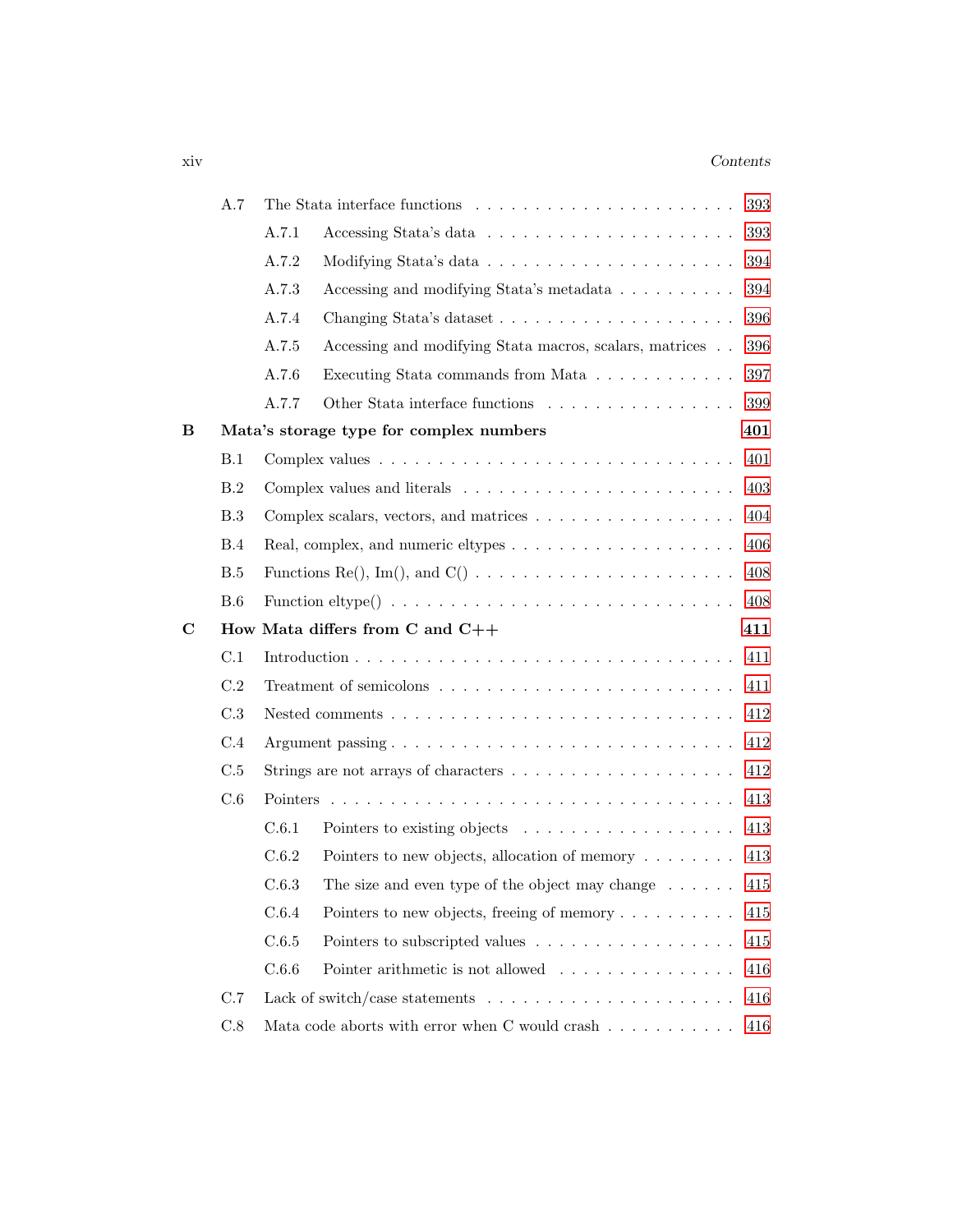| Contents | XV |
|----------|----|
|          |    |

| D | Three-dimensional arrays (advanced use of pointers) |               |     |  |  |  |  |  |
|---|-----------------------------------------------------|---------------|-----|--|--|--|--|--|
|   | 12.1                                                |               |     |  |  |  |  |  |
|   | 12.2                                                |               |     |  |  |  |  |  |
|   | References                                          |               |     |  |  |  |  |  |
|   |                                                     | Author index  | 421 |  |  |  |  |  |
|   |                                                     | Subject index | 123 |  |  |  |  |  |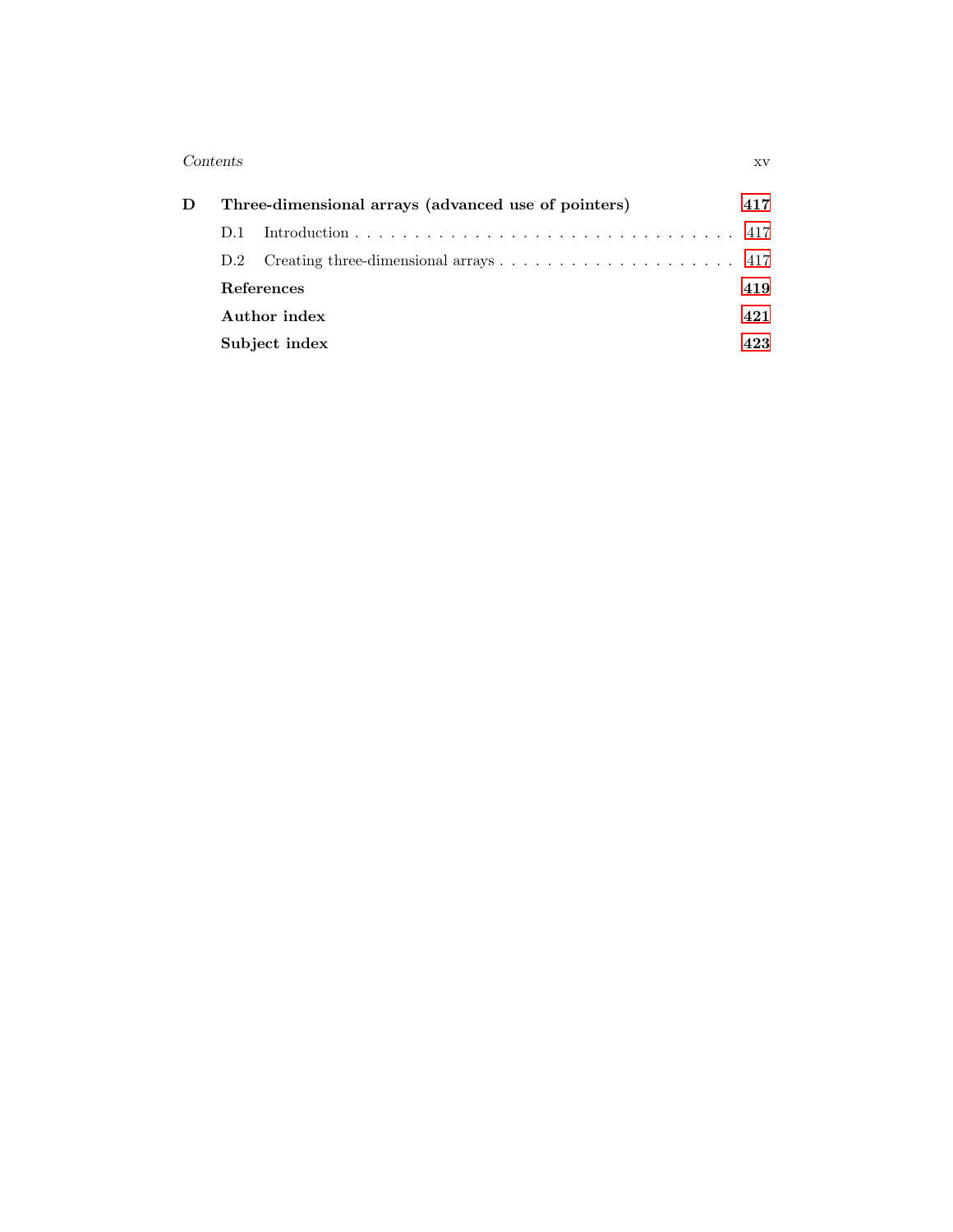## 1 Introduction

### 1.1 Is this book for me?

This book is for you if you have tried to learn Mata by reading the Mata Reference Manual and failed. You are not alone. Though the manual describes the parts of Mata, it never gets around to telling you what Mata is, what is special about Mata, what you might do with Mata, or even how Mata's parts fit together. This book does that.

This is an applied book. It will teach you the modern way to write programs, which is to say, it will teach you about structures, classes, and pointers. And the book will show you some programming techniques that may be new to you. In short, in this book, we are going to use Mata to write programs that are good enough that StataCorp could distribute them.

This book is for "serious programmers and those who want to be". Fifteen years ago, the subtitle would have referenced professional rather than serious programmers, and yet I would have written the same book. These days, the distinction is evaporating. I meet researchers who do not program for a living but are most certainly serious. And I meet the other kind, too.

A serious programmer is someone who has a serious interest in sharpening their programming skills and broadening their knowledge of programming tools. There is an easy test to determine whether you are serious. If I tell you that I know of a new technique for programming interrelated equations and your response is "Tell me about it," then you are serious.

Being serious is a matter of attitude, not current skill level or knowledge.

Still, I made assumptions in writing this book. I assumed that you have some experience with at least one programming language, be it Stata's ado, Python, Java, C++, Fortran, or any other language you care to mention. I also assumed that you already know that programs contain conditional statements and loops. If you need a first introduction to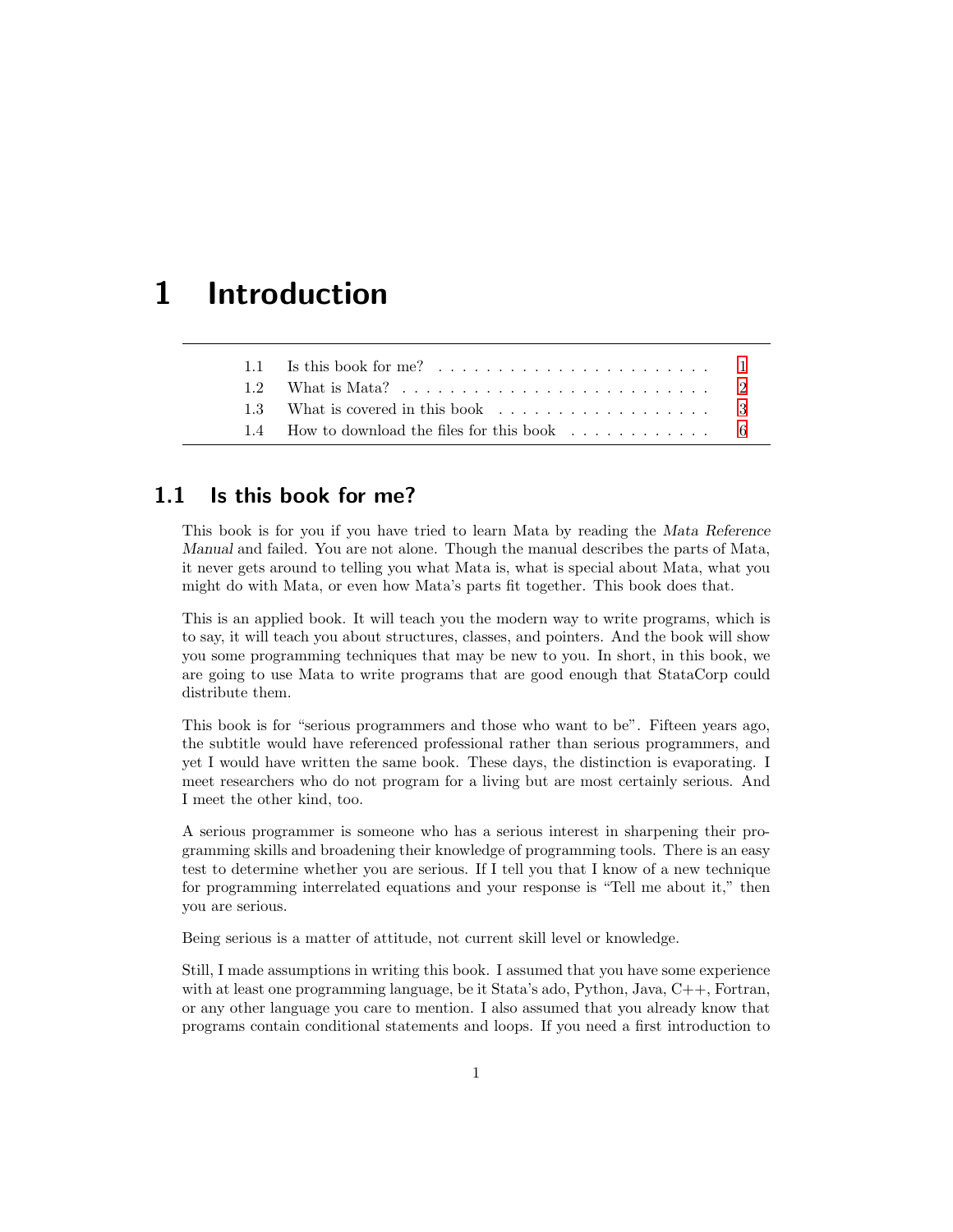programming, you could look at the introductory section of the Mata manual or at the Mata chapters in Baum's friendly text An Introduction to Stata Programming (2016).

The examples in this book are statistical and mathematical. Formulas are provided, but the formulas are of secondary importance. They just provide the examples of something for us to program.

In this book, I will show you a language aimed at programming statistical and data management applications that has all the usual features and some unique ones, too. And I will show you programming techniques that might be new to you.

As I said, being serious is a matter of attitude. New techniques and languages are continually being developed, and you need to learn them, just as I still learn them. I have been programming for 45 years as a professional. I have a lot of experience and knowledge, but I have not stopped learning new techniques. I may be a professional programmer, but more importantly, I am a serious one.

## 1.2 What is Mata?

Many Stata users would describe Mata as a matrix language. StataCorp itself markets Mata that way. Mata would be more accurately described, however, as an acrossplatform portable-code compiled programming language that happens to have matrix capabilities. Just as important as its matrix capabilities are Mata's structures, classes, and pointers.

We at StataCorp designed and wrote Mata to be the development language that we would use. Nowadays, we write most new features of Stata in Mata. Before Mata existed, we used C. Compared with C, Mata code is easier to write, less error prone, easier to debug, and easier to maintain.

It is important that Mata is compiled. Being compiled means that programs run fast. Stata's other programming language, ado, is interpreted. Interpreted languages are slow in comparison with compiled languages. Mata code runs 10–40 times faster than ado.

Mata looks a lot like C and  $C_{++}$ . In The C Programming Language, Kernighan and Ritchie (1978) introduced what has become perhaps the most famous first program:

```
main()
{
        printf("hello, world\n") ;
}
```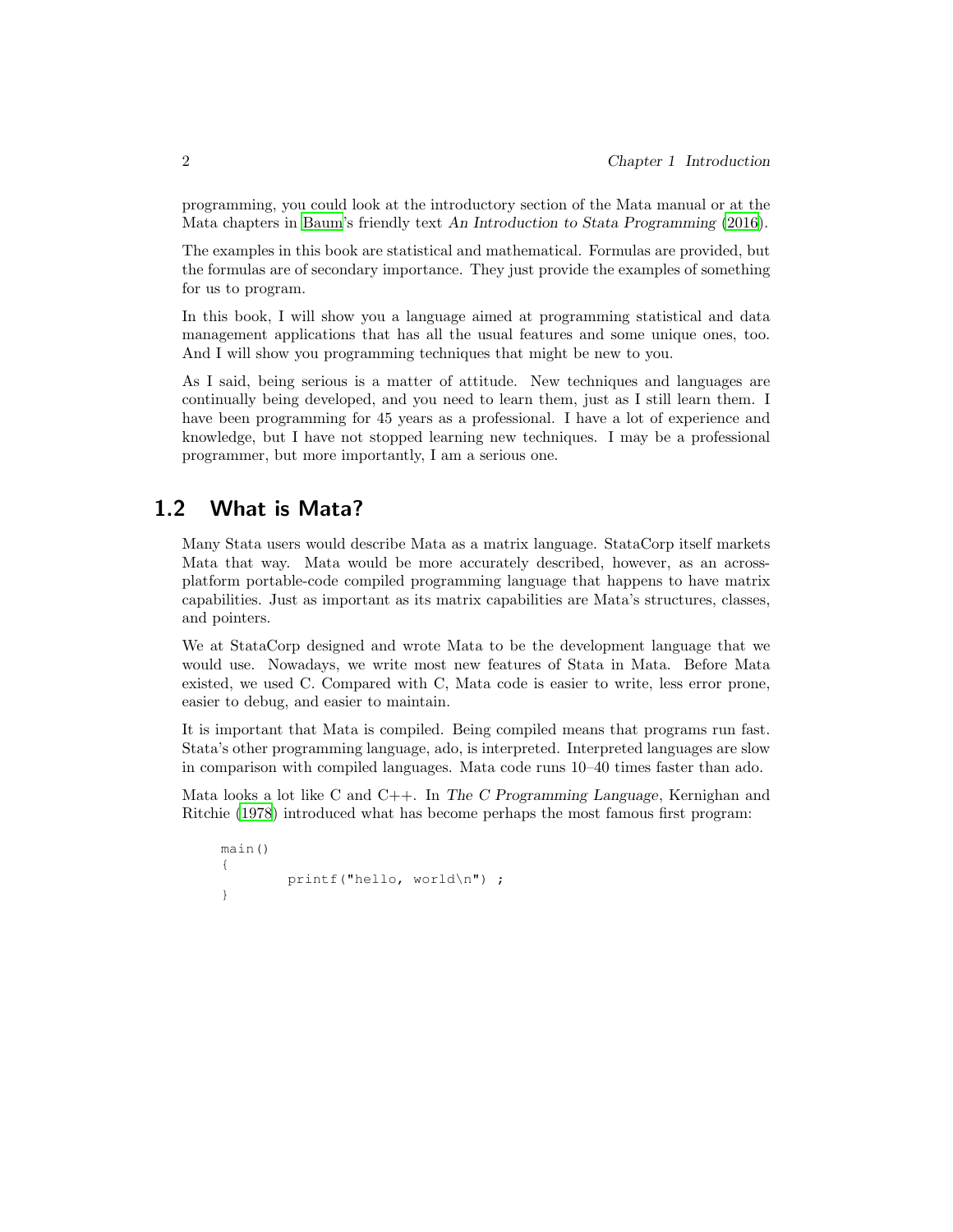To convert the program to Mata, we need to add void in front of main():

```
: void main()
> {
> printf("hello, world\n") ;
> }
: main()
hello, world
```
Most Mata users would not bother typing the semicolon at the end of printf("hello, world\n"). Semicolons are optional in Mata. There are other differences between the languages, too. Those differences are covered in appendix C.

### 1.3 What is covered in this book

The programs we will write in this book are

| Filename                                  | $\rm{Contents}$                                                                                 |
|-------------------------------------------|-------------------------------------------------------------------------------------------------|
| hello.mata                                | First program, function hello()                                                                 |
| n choose k.mata                           | Serious but short function, packaged as library<br>function                                     |
| $l$ r1.mata<br>lr2.mata                   | Linear regression, ver. 1 (structures)<br>Linear regression, ver. 2 (structures)                |
| earthdistance.mata                        | An aside concerning classes                                                                     |
| linreg1.mata<br>linreg2.mata              | Linear regression take 2, ver. $1$ (classes)<br>Linear regression take $2$ , ver. $2$ (classes) |
| spmat1.mata<br>spmat2.mata<br>spmat3.mata | Sparse matrices, ver. 1<br>Sparse matrices, ver. 2<br>Sparse matrices, ver. 3                   |

The first serious program we will write is  $n\text{-choose-k}()$ . It will have just 47 lines including comments and white space.

We will then work our way to a nearly complete implementation of linear regression, starting with lr1.mata and ending with linreg2.mata. There will be only 388 lines in the final code in linreg2.mata! We will use structures for the first two implementations and use classes after that.

The earthdistance.mata program merely illustrates a point about class programming.

Finally, we will undertake a large project, namely, the implementation of sparse matrices. Sparse matrices are matrices in which most elements are 0. The project will concern storing the matrices efficiently—there is no reason to store all those 0s—and writing code to add and multiply them just as if they were regular matrices. File spmat3.mata will contain 937 lines.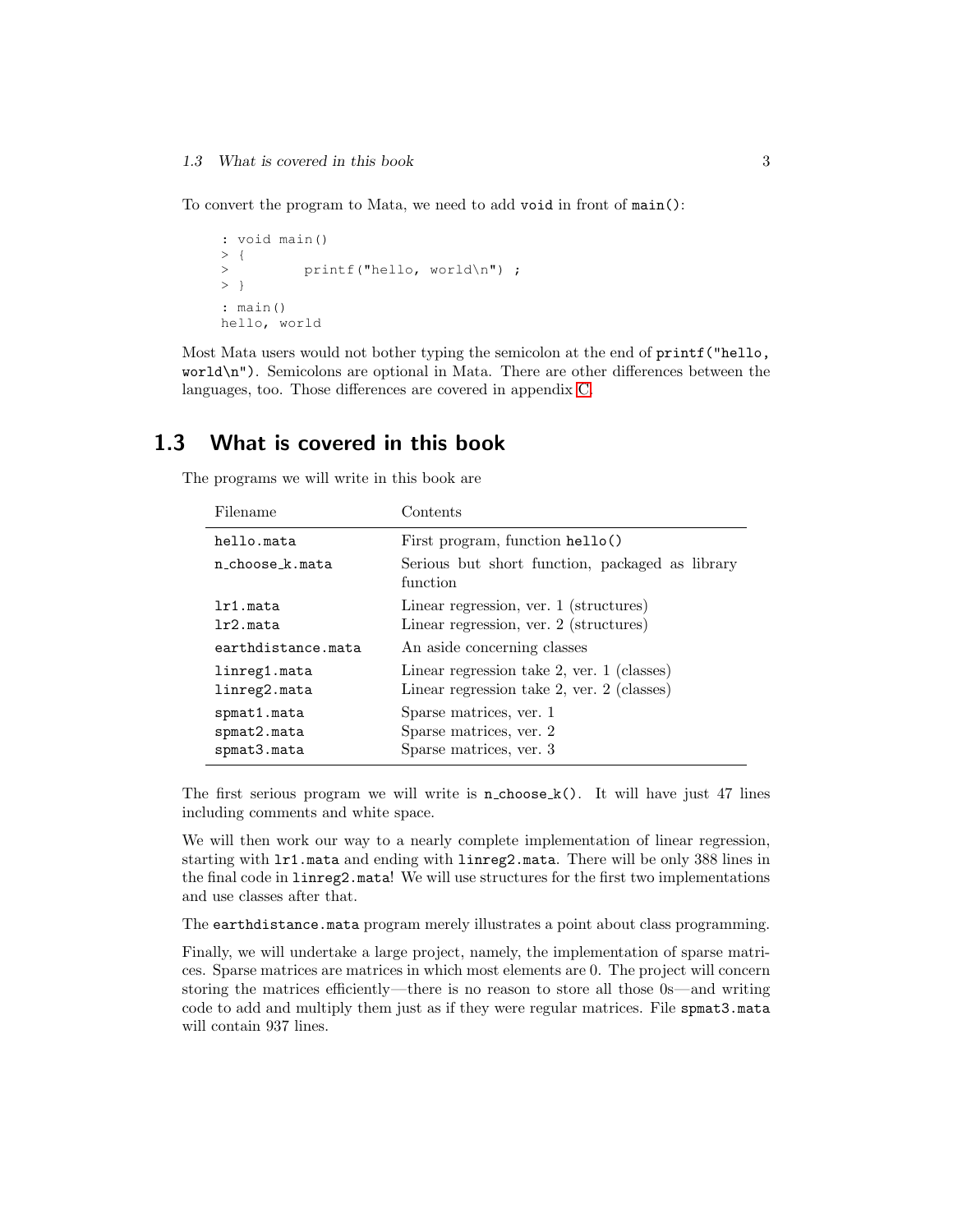We will do all that, but we will not start until chapter 9. There is a lot to tell you first.

Chapter 2 covers the mechanics of using Mata. You may know that Mata can be used interactively, but that is not how we will be using it except when we want to experiment before committing an idea to code.

Chapter 3 takes you on a tour of Mata. It will show you ordinary features, such as assignment; surprising features, such as  $0 \times 0$  matrices and  $0 \times 1$  and  $1 \times 0$  vectors; and advanced features, such as structures, classes, and pointers. Pointers, by the way, are not nearly as difficult to understand as you might fear. Later, we will use pointers when we write lr1.mata, our first implementation of linear regression, and we will use them in an advanced way when we write spmat3.mata to implement sparse matrices.

Chapter 4 explains Mata's programming statements, all nine of them. There may be only nine, but they fit together in remarkable ways.

Chapter 5 provides details about Mata's expressions, such as  $y = \text{sqrt}(2)$ . Expressions are one of the nine programming statements, but that understates their importance because they comprise the bulk of programs. Just calling a subroutine is an expression. Chapter 5 also discusses programming for numerical accuracy. Do not skip section 5.2.1.2 even though its title is Base-2 notation.

Chapter 6 describes Mata's 40 variable types. One of them is transmorphic, and the chapter enumerates its proper and improper uses.

Chapter 7 is about Mata's strict option. strict tells Mata to flag questionable constructs in programs. Bugs hide inside questionable constructs.

Chapter 8 is about function arguments. Mata passes arguments by reference, but you may not yet know what that means. The chapter also shows how to write functions that allow a varying number of arguments.

In chapter 9, we finally turn to programming. The chapter is entitled n choose  $k()$  three ways. We will write the new function  $n\text{-choose-k}()$  and use it in three ways. We will use the function in an analysis do-file, as the computational engine inside an ado-file, and as a function to be added to a Mata library so that it can be used anywhere and anyplace.

We will start programming in chapter 9, and we will not stop. A few chapters after 9 will explain Mata features that we will need for the programs we will write. Chapters 10 and 11 deeply explain structures. Chapters 12 and 13 do the same for classes. Chapter 14 shows how to create new variable types so you can declare a variable to be boolean instead of real or an SpMat instead of a class SpMat scalar. Chapter 15 shows a better way to deal with constants that appear in code. Chapter 16 explains Mata's associative arrays.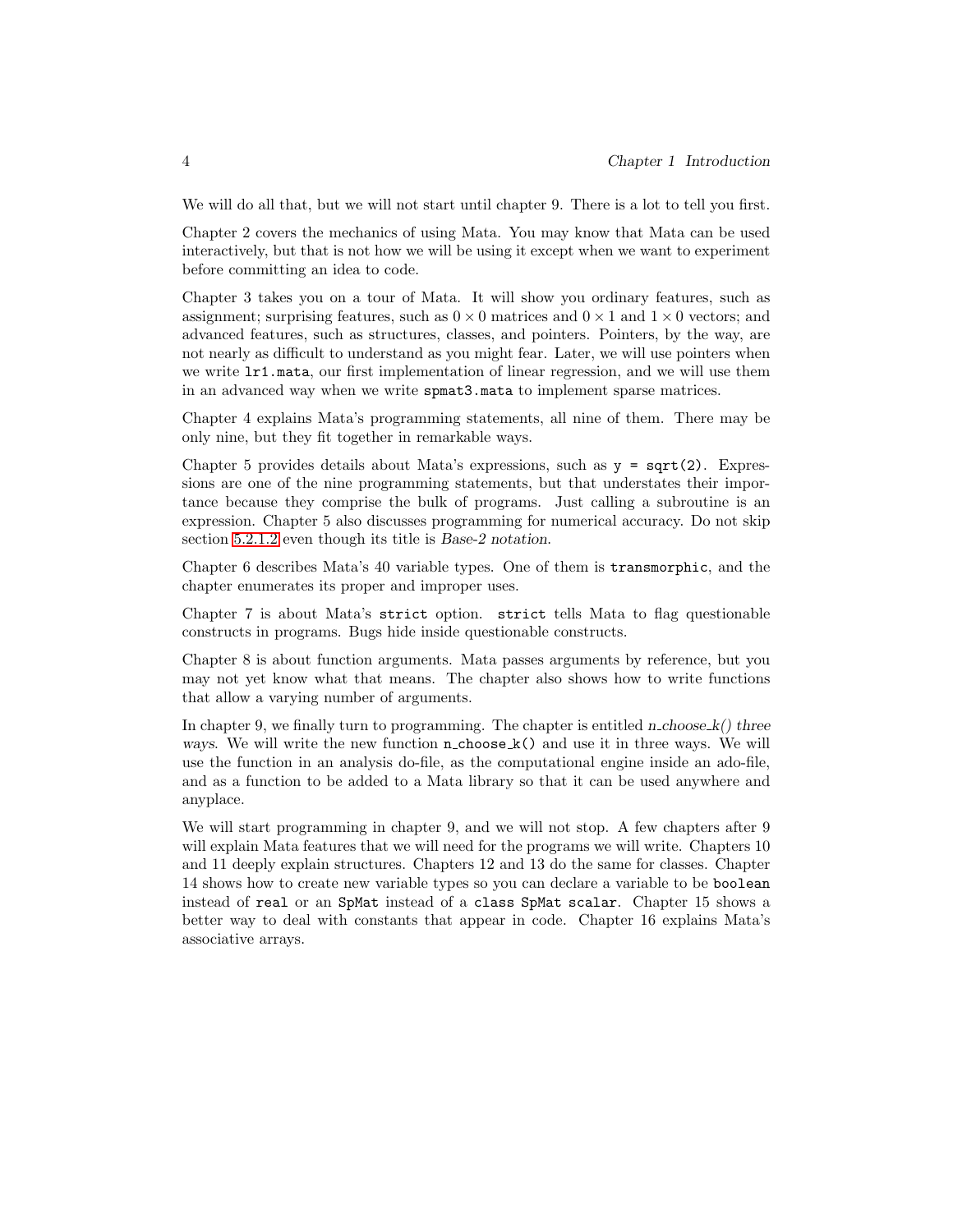#### $1.3$  What is covered in this book  $5$

The chapters of this book are about Mata, not Stata. All but one example is about writing Mata programs to be called from other Mata programs. And yet, the purpose of Mata is to add new features to Stata. In appendix A, we will finally discuss programming for Stata. Because you will have read the chapters, we will be able to discuss the subject as one serious and knowledgeable programmer with another. There will be three issues for us to discuss.

The first issue is how code should be structured. Stata's ado language is how new commands are added to Stata, and Mata does not change that. The question is whether you should write one line of ado-code calling Mata so that the entire program is written in Mata, or you should parse in Stata and then call Mata, or you should leave the ado-code in charge and use Mata to provide the occasional subroutine for the ado-code to call.

The second issue is how to access Stata objects such as variables, observations, macros, and the like. Mata provides functions to do this.

The third issue is how to handle errors caused by mistakes by the users of our code. By default, Mata aborts with error and issues a traceback log. That is acceptable behavior when we write subroutines for use by other serious programmers, but it is not acceptable when writing code for direct use by Stata users. Mata has functions that will issue informative error messages and stop execution with a nonzero return code so that we can write code that handles errors as gracefully as Stata users expect.

The book covers more, too. A thorough treatment of programming requires discussion about workflow. Workflow is jargon for how to organize your work from the time you write the first line of code to the time the program is ready to ship or be put in use. Workflow is also about how you will later fix the program's first reported bug, and its second, and the substantive expansion of capabilities that you will make two years from now.

The workflow discussion begins in chapter 2, becomes more detailed in chapter 9, and continues in every programming example thereafter. Earlier, I mentioned the programs we will be writing: hello.mata, n\_choose\_k.mata, lr1.mata, and so on. When we write lr1.mata, we will also write file test  $\text{ln1.do}$ , a Stata do-file to certify that the code in lr1.mata produces correct results. We will store the certified code and its test file in our Approved Source Directory. We will develop an automated procedure for creating and updating Mata libraries that recompiles all the code in all the \*.mata files, runs all the test<sub>-</sub>\*.do files, and rebuilds libraries from scratch.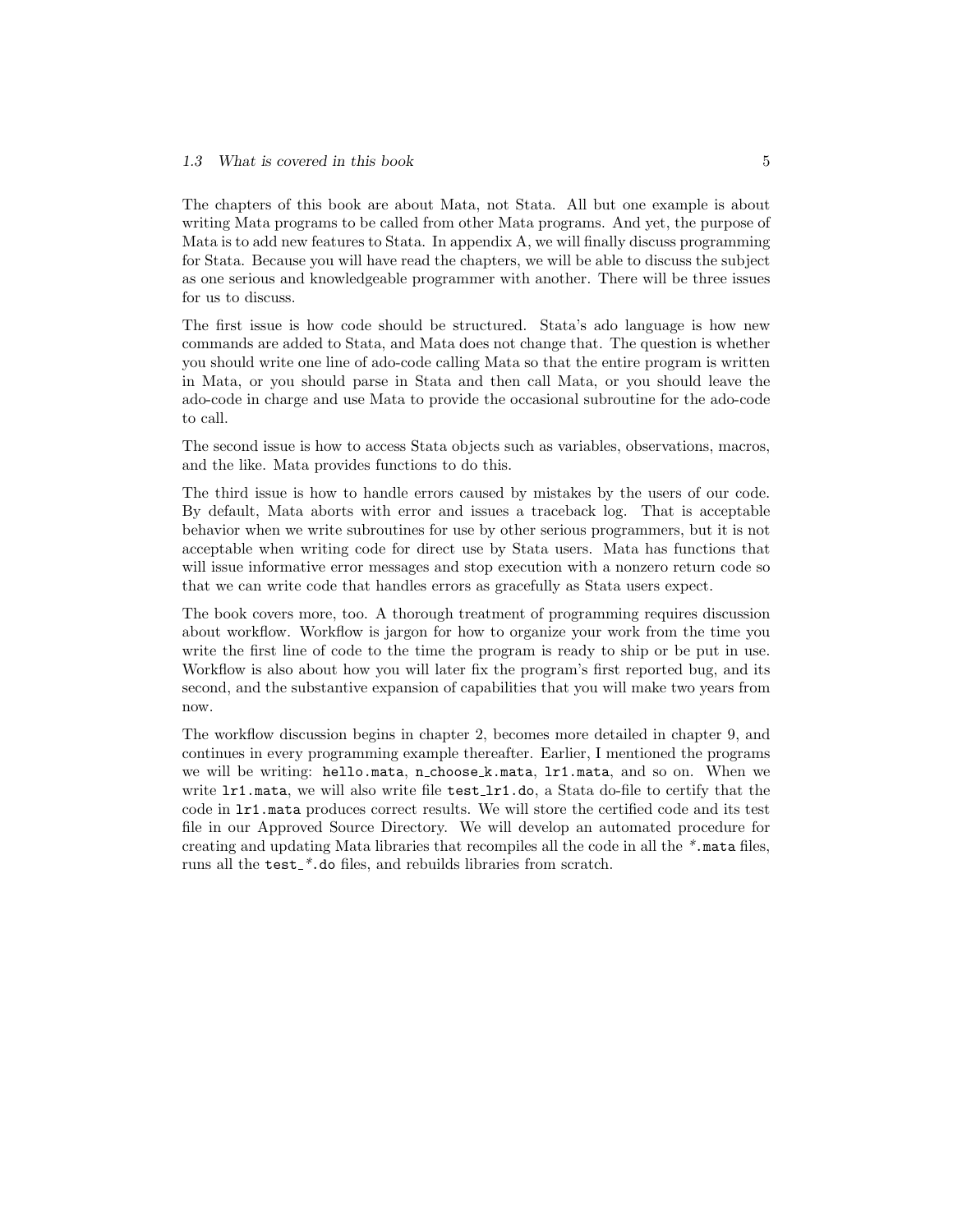## 2 The mechanics of using Mata

| 2.2 Mata code appearing in do-files $\ldots \ldots \ldots \ldots \ldots \ldots$ 10 |  |
|------------------------------------------------------------------------------------|--|
| 2.3 Mata code appearing in ado-files $\ldots \ldots \ldots \ldots \ldots$ 12       |  |
| 2.4 Mata code to be exposed publicly 14                                            |  |

## 2.1 Introduction

I showed the Mata function for hello() in the last chapter. Here it is again, although this time I have changed the function's name from main() to hello() and I execute it:

```
. mata:
                                - mata (type end to exit) -
: void hello()
> {
> printf("hello, world\n") ;
> }
: hello()
hello, world
: end
```
 $\ddot{\phantom{0}}$ .

Just the act of entering the program caused Mata to compile it. Mata compiled hello(), discarded the original source code, and left the compiled code in memory. That is why I can execute the function by typing hello().

This interactive approach can be useful in teaching, but it is useless for serious applications. There are three ways Mata code is used more seriously.

Mata code can be placed in do-files. The functions you define there can be used interactively and by other do-files.

Mata code can be placed in ado-files. The functions you define there can be used inside the ado-file.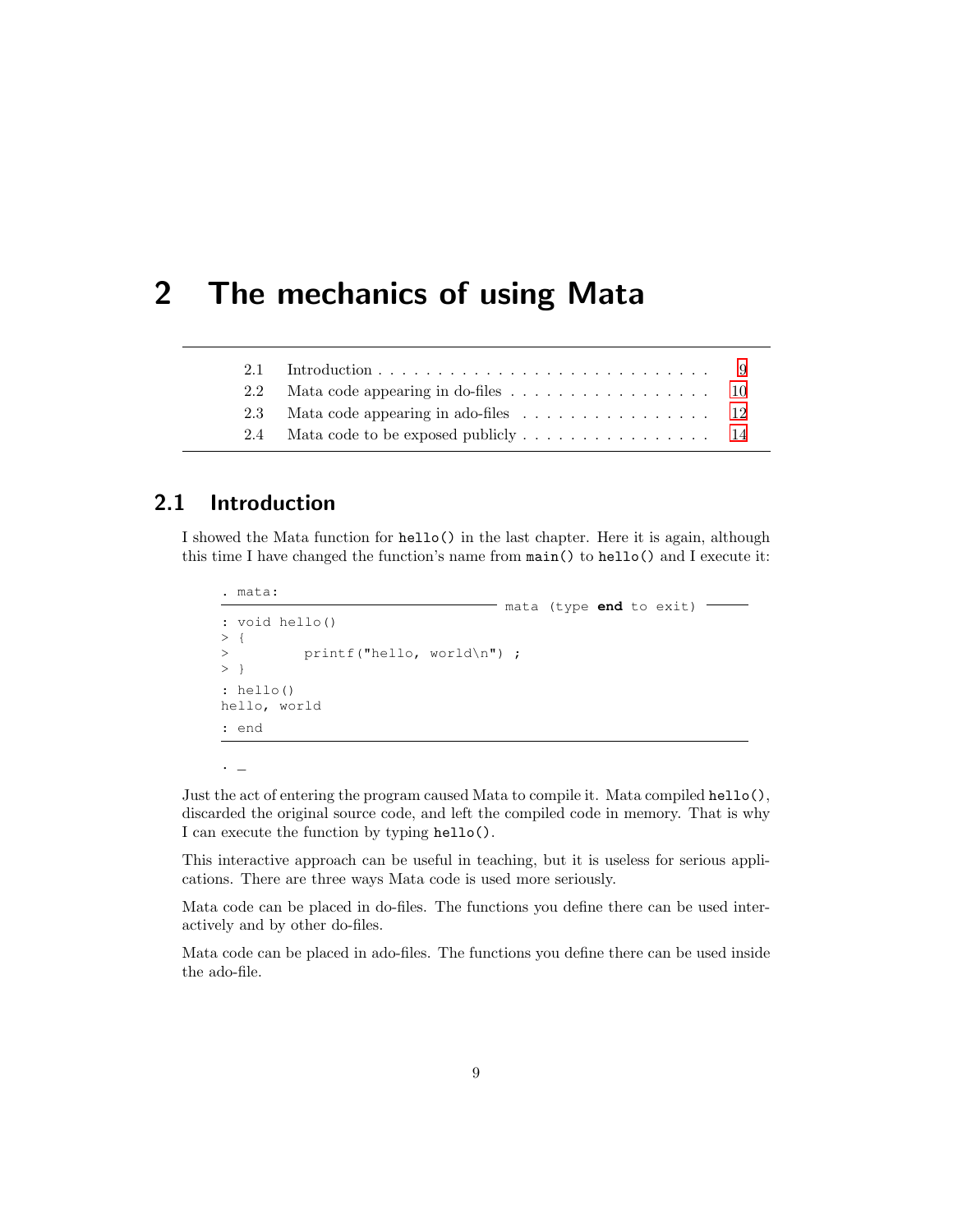Mata code can be compiled and placed in libraries. The functions you place in them may be used anytime, anywhere. They can be used interactively, in do-files, in ado-files, and in other functions that appear in the same or different libraries.

## 2.2 Mata code appearing in do-files

I do not recommend putting Mata code straight into analysis do-files, although I have done that when the code was simple enough. Complicated code will need debugging, and debugging is easier when the code can be worked on in isolation. That argues for putting the code in its own do-file. Doing that also makes it easier to use the Mata code in other analyses.

I recommend that you place the code in its own do-file with the file extension .mata, such as

```
version 15
mata:
void hello()
{
        printf("hello, world\n")
}
end
```
- hello.mata

 $-$ hello.mata $-$ 

Additional functions can appear in the same file:

```
- hello.mata-
version 15
mata:
void hello()
{
        printf("hello, world\n")
}
void goodbye()
{
        printf("good-bye, world\n")
}
end
                                                - hello.mata -
```
Functions in the same file should be related. hello() and goodbye() are related; in the unlikely event you want to use one of them, you will probably need the other. Related use is a fine reason for functions to appear in the same file. Usually, however, the functions are even more related in that they call one another.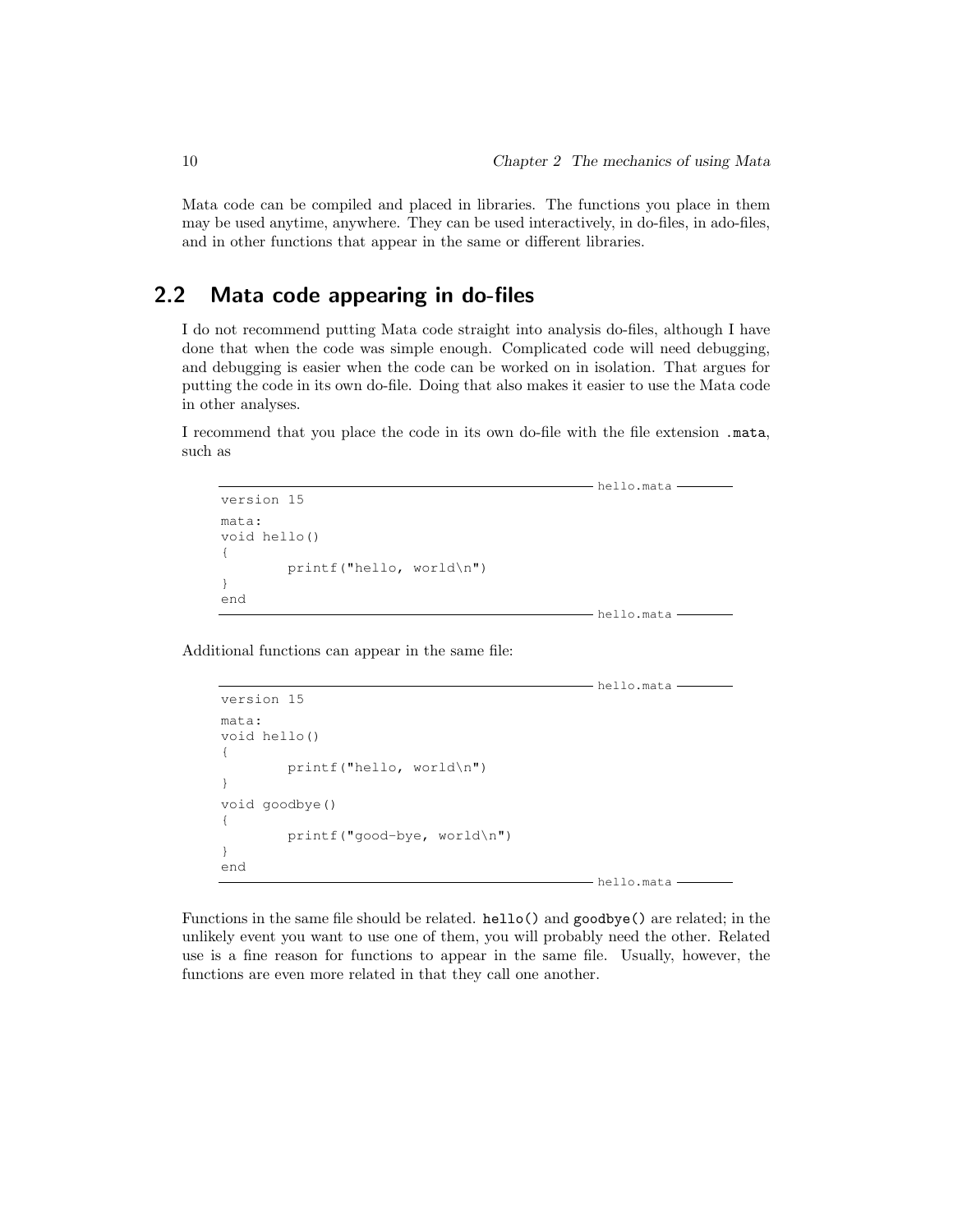To use the functions in your analysis do-file, code do *filename*. mata in the do-file before using them:

```
- analysis.do -
version 15
clear all
.
.
.
do hello.mata
mata: hello()
mata: goodbye()
.
.
.
                                                   - analysis.do -
```
The line do hello.mata appears in boldface only for emphasis. When the analysis.do do-file executes the line, the hello.mata do-file will be executed, which will define the functions hello() and goodbye(). You could execute analysis.do by typing

. do analysis (output omitted )

File analysis.do begins with the line version 15. Version control is a hallmark of Stata. Every Stata do-file and ado-file since Stata 1 (in 1985) still works even though Stata's programming language looks nothing like it did originally. I included version 15 in this file so that it will continue to work in the future.

In this book, we will use .mata for files containing Mata code. Those files should start with a version number, too. Look back and you will see that version 15 appears at the top of file hello.mata. Version control serves the same purpose in .mata files that it does in do-files and ado-files. If some Mata language feature should change in the future, that feature will be backdated to have its old meaning. The version number does not preclude the use of features added later; it merely handles backdating for changes in syntax.

If there seems to be a profusion of version 15 statements in these two files, imagine that it is now two-and-a-half years later and you are using Stata 16. I also need you to imagine that analysis.do is a real analysis do-file and that hello() and goodbye() do something useful. Typing do analysis will obviously reproduce the original results, but that is not what you want to do. You want to add a second analysis using a new Stata 16 feature. You create file analysis2.do and it starts, naturally enough, with version 16. You also want to use hello() and goodbye() in the new file, so you include do hello.mata in new file analysis2.do. The version 15 in mata.do will assure that the code in hello() and goodbye() is given the Stata 15 interpretation when the functions are compiled. Thus, even in this new Stata 16 do-file, old functions hello() and goodbye() will work as originally intended.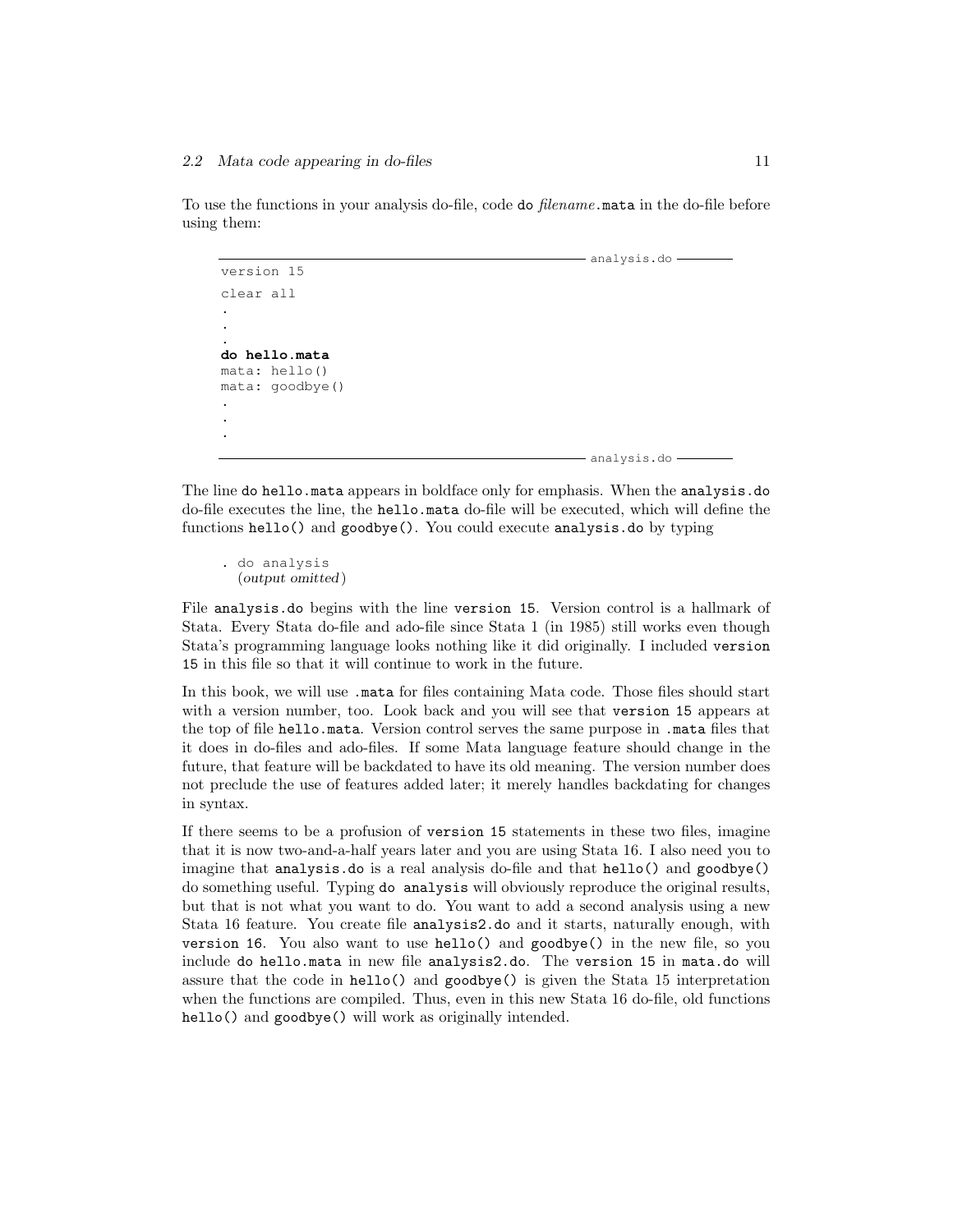## 4 Mata's programming statements

| 4.1 |                                                                          | The structure of Mata programs                                           | 45 |  |
|-----|--------------------------------------------------------------------------|--------------------------------------------------------------------------|----|--|
| 4.2 | The program body $\dots \dots \dots \dots \dots \dots \dots \dots \dots$ |                                                                          |    |  |
|     | 4.2.1                                                                    |                                                                          | 47 |  |
|     | 4.2.2                                                                    | Conditional execution statement                                          | 49 |  |
|     | 4.2.3                                                                    |                                                                          | 50 |  |
|     |                                                                          | 4.2.3.1                                                                  | 51 |  |
|     |                                                                          |                                                                          | 53 |  |
|     |                                                                          | do while $\ldots \ldots \ldots \ldots \ldots \ldots \ldots$<br>4.2.3.3   | 56 |  |
|     |                                                                          | continue and break $\ldots$ , $\ldots$ , $\ldots$<br>4.2.3.4             | 57 |  |
|     | 4.2.4                                                                    |                                                                          | 58 |  |
|     | 4.2.5                                                                    |                                                                          | 59 |  |
|     |                                                                          | Functions returning values $\ldots \ldots \ldots \ldots$<br>4.2.5.1      | 59 |  |
|     |                                                                          | Functions returning void $\ldots \ldots \ldots \ldots \ldots$<br>4.2.5.2 | 60 |  |

## 4.1 The structure of Mata programs

Individual programs are formally called functions in Mata, but that will not stop us from calling them programs, routines, or subroutines. A program is a chunk of code. Here are some examples.

Function speed of light() takes no arguments and returns a value. It would be useful if you were an astrophysicist.

```
real scalar speed_of_light()
{
        return(299792458 /* m/sec */)
}
```
Function show() takes arguments but returns nothing. Functions returning nothing are common when displaying results or writing results to a file.

```
void show(real scalar a)
{
         printf("a = f(\nmid \mathbf{a})}
```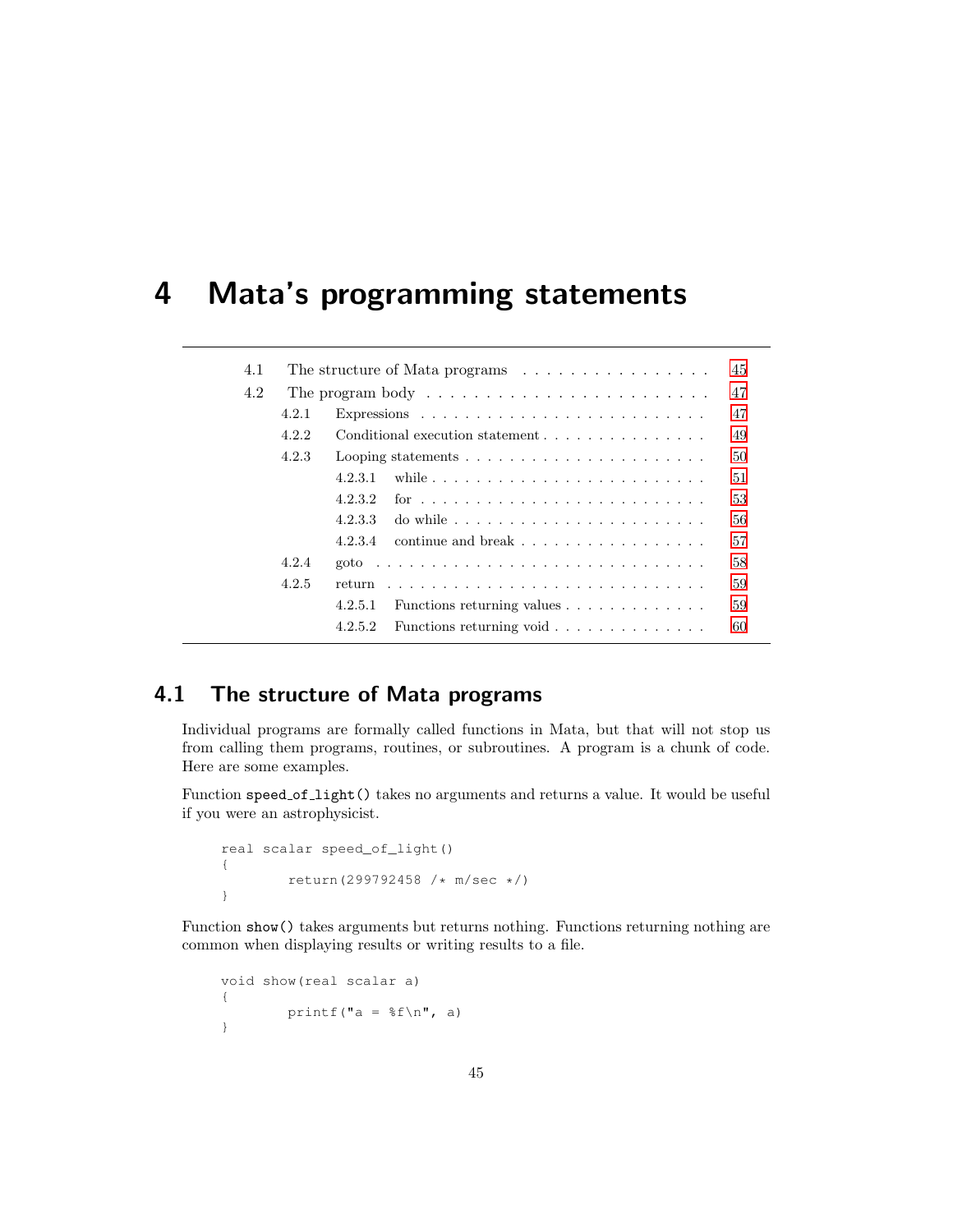Function  $n$ -choose  $k()$  and its subroutine  $nfactual$ -over  $kfactorial()$  really are functions in the mathematical sense because they accept arguments and return results.

```
real scalar n_choose_k(real scalar n, real scalar k)
{
        return( n-k > k ?
                 nfactorial_over_kfactorial(n, n-k) /
                 nfactorial_over_kfactorial(k, 1)
                 :
                 nfactorial_over_kfactorial(n, k) /
                 nfactorial_over_kfactorial(n-k, 1)
               )
}
real scalar nfactorial_over_kfactorial(real scalar n,
                                         real scalar k)
{
        real scalar result, i
        if (n < 0 | n > 1.0x + 35 | n! = \text{trunc}(n)) \text{ return}(.)if (k<0 | k>1.0x+35 | k!=trunc(k)) return(.)
        result = 1for (i=n; i\geq k; -i) result = result*i
        return(result)
}
```
I want you to focus on the physical structure of the programs. That structure is

returnedtype name(arguments) { declarations program body }

All Mata functions have this structure.

Most functions require arguments and return something. returnedtype specifies what is returned, such as a real scalar or complex matrix.

Functions that return nothing are said to return void.

You can omit the *declarations* of the variables used in the body of the program, but we will not omit them in this book. Omitting the declarations increases the chances of mistakes, and programs without declarations sometimes run slower. They run slower when the compiler—not knowing the type—needs to produce more general code that can handle all the possibilities.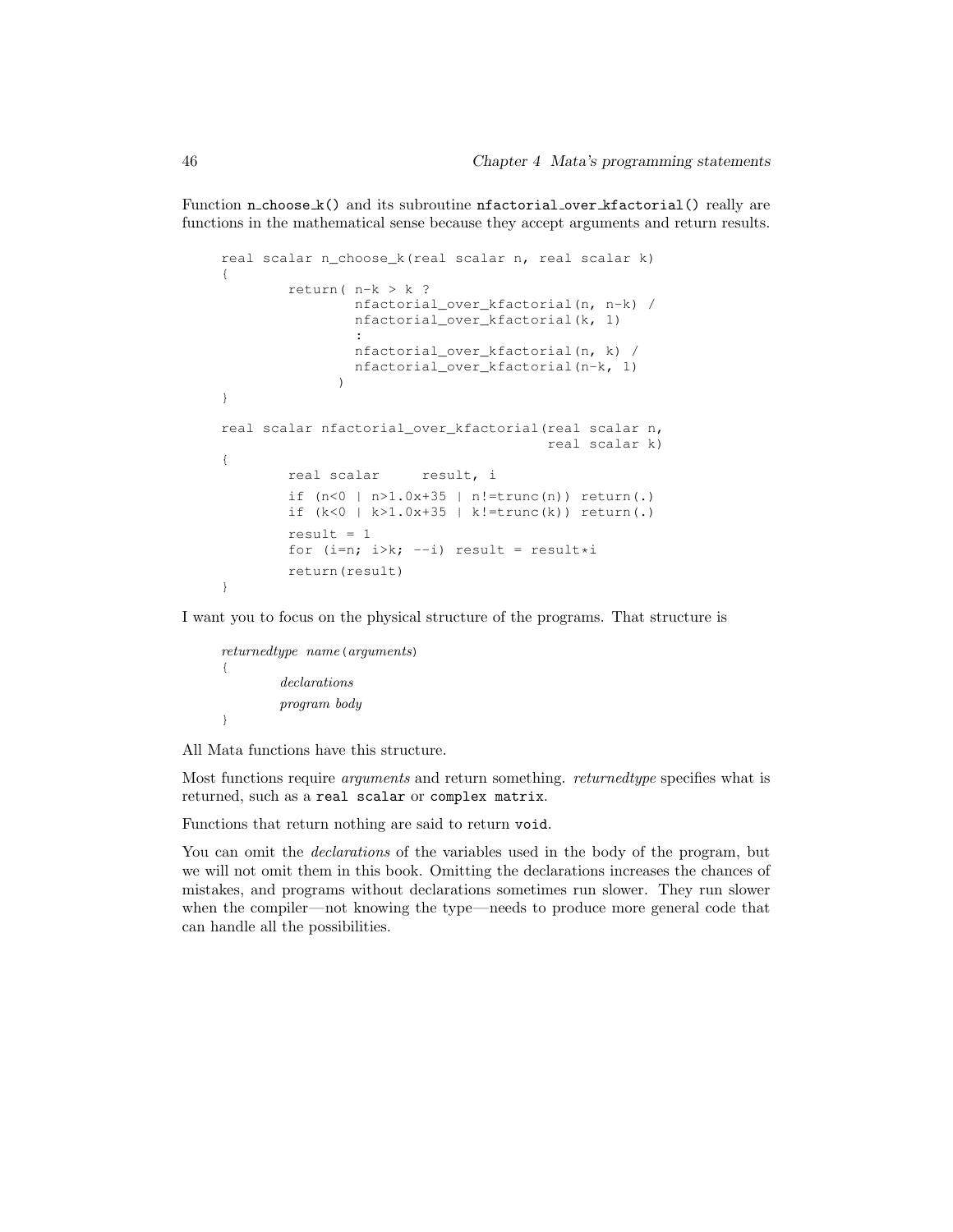### 4.2 The program body

There are nine statements that can be used in the program body. They are as follows: Conditional execution statements:

if (expr) ... else ...

Looping statements:

```
for \text{expr}; \text{expr}; \text{expr}) \dotswhile (expr) ...
do ... while (expr)
continue (continue with next iteration of loop)
break (break out of loop)
```
Go-to statements (useful when translating Fortran programs):

goto stmt

Exit and exit-and-return-value statements:

return and return(expr)

Assignment, subroutine calls, and the like:

expr

expr is an abbreviation for expressions.

### 4.2.1 Expressions

We will discuss expressions deeply in the next chapter, and anyway, you already know what expressions are. Examples of expressions include

 $i = i + 1$  $y = myfcn(x)$ mysubroutine(a, b)

This last example may not look like an expression to you, but it is. It is an expression that returns void.

There is a lot I could tell you about expressions, but as I said, you mostly know what they are. I do need to tell you about three surprising features of expressions, however.

The first surprising feature is that mathematical expressions such as

 $(-b + sqrt(b^2 - 4*axc)) / (2*a)$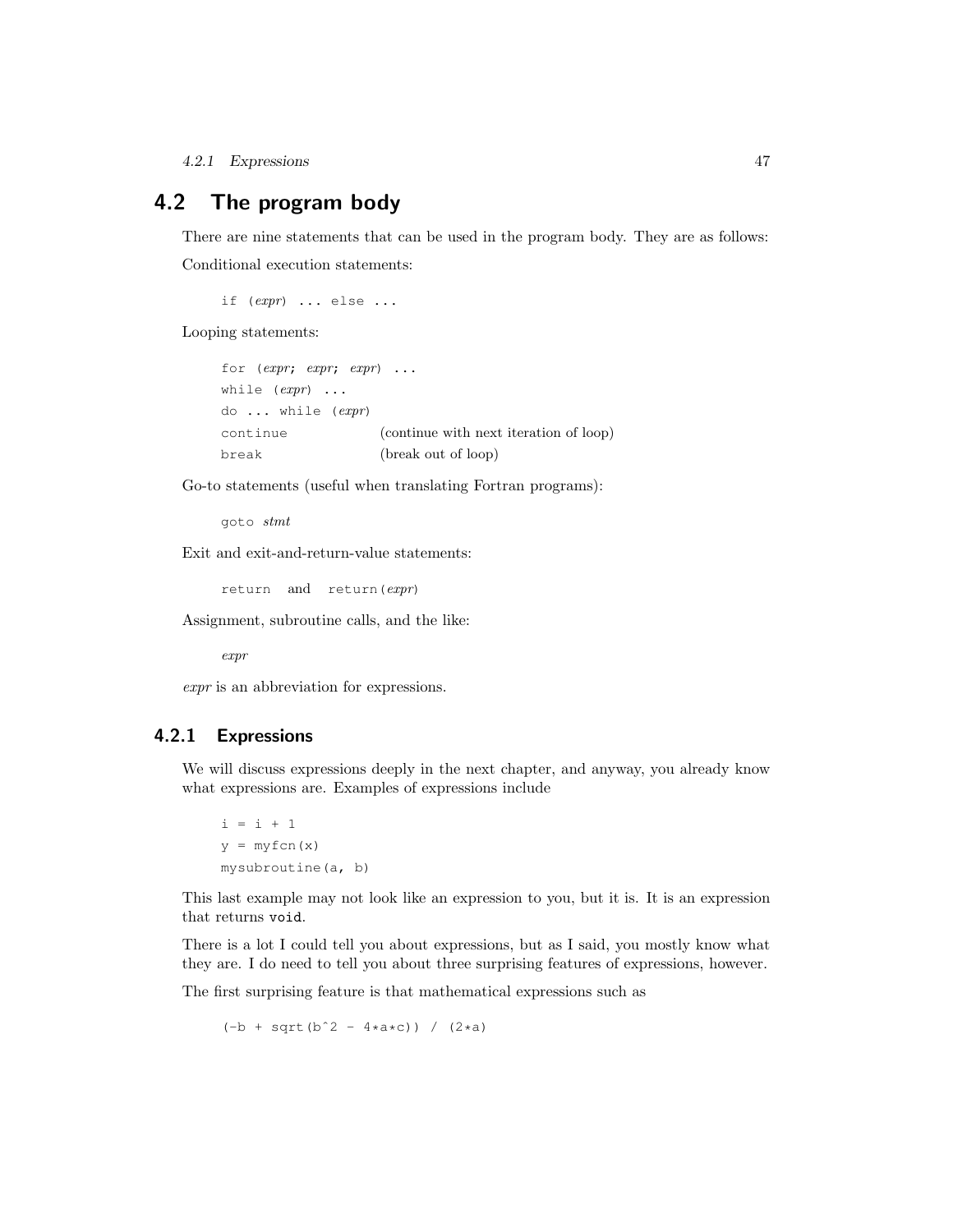and logical expressions such as

a>1 & b<2

are, despite appearances, both numerical expressions. They are numerical because they both return numerical results. Logical expressions return 1 or 0, where 1 means true and 0 means false. Mathematical and logical expressions may differ in the operators used, but they do not differ in the type of results they produce. Because they do not differ, mathematical and logical operators can be combined in surprising and useful ways.

For instance, say you have three numerical variables, a, b, and c. How many are negative? Answer:  $(a<0) + (b<0) + (c<0)$  are negative.

Arithmetic expressions can substitute for logical expressions, too. A condition is deemed to be true if the expression evaluates to any value except 0 because 0 means false. This means you can code

if (  $(-b + sqrt(b^2 - 4*ax)) / (2*a)$  ) ...

and what follows the if will be executed when  $(-b + sqrt(b^2 - 4*ax)) / (2*a)$ is not 0.

The equivalency of numeric and logical expressions is Mata's first surprising feature. The second is that = means assignment and == means equality. Do not code

if  $(x=2)$  ...

when you mean

if  $(x==2)$  ...

The first is not an error; it is a bug. Mata will not complain when you code if  $(x=2)$ , but the code will not do what you expect. The code will treat x=2 as assignment, meaning x will be changed to be 2. If that is not bad enough, assignment leaves behind the value, so the expression will be treated as true.

Coding  $x == 2$  is how you ask whether x is equal to 2.

Coding  $x!=2$  is how you ask whether x is not equal to 2.

Finally, I need to tell you about Mata's ++ and -- operators. Coding i++ increments i by 1. You can think of it as a shorthand for  $i = i + 1$ . By the same token, coding i-- decrements i by 1.

Later in this chapter, I will show you examples of  $i$ ++, such as

for  $(i=0; i<=n; i++)$  ...

I could just as well present the example as

for  $(i=0; i<=n; i=i+1)$  ...